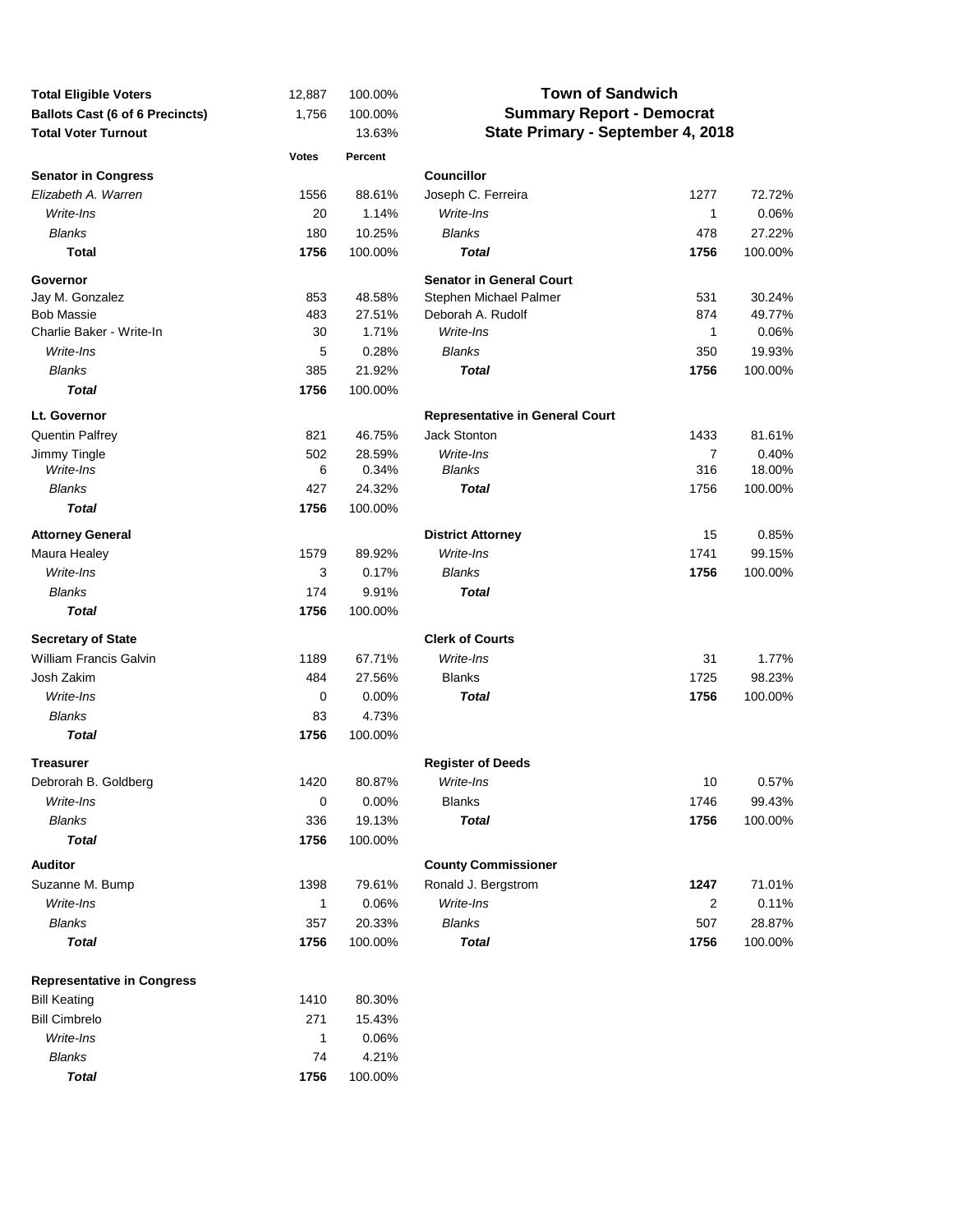## **TOWN OF SANDWICH STATE PRIMARY, SEPTEMBER 4, 2018 Democrat**

| # of Eligible Voters       | 12.887 |
|----------------------------|--------|
| <b>Total Ballots Cast:</b> | 1,756  |

13.63% **% of Total Voters**

| <b>PRECINCT</b>                              | $\mathbf{1}$  | $\boldsymbol{2}$ | $\overline{\mathbf{3}}$ | 4            | 5      | 6            | <b>Total</b>         | Grand        | $\frac{0}{0}$ |
|----------------------------------------------|---------------|------------------|-------------------------|--------------|--------|--------------|----------------------|--------------|---------------|
|                                              |               |                  |                         |              |        |              | <b>Votes</b><br>Cast | <b>Total</b> | of Vote       |
| <b>OFFICES/CANDIDATES</b>                    | 2418          |                  | 1987                    | 2192         | 2092   | 1990         |                      | 12887        |               |
| <b>Number of Eligible Voters by Precinct</b> |               | 2208             |                         |              |        |              |                      |              |               |
| <b>Total Ballots Cast</b>                    | 435<br>17.99% | 360<br>16.30%    | 272<br>13.69%           | 255          | 221    | 213          | 1756                 |              |               |
| <b>Percentage By Precinct</b>                |               |                  |                         | 11.63%       | 10.56% | 10.70%       |                      |              |               |
| <b>Senator in Congress</b>                   |               |                  |                         |              |        |              |                      |              |               |
| Elizabeth A. Warren                          | 373           | 320              | 251                     | 234          | 190    | 188          | 1556                 | 1556         | 88.61%        |
| Write-Ins                                    | 6             |                  |                         |              |        |              | 20                   | 20           | 1.14%         |
| <b>Blanks</b>                                | 56            | 36               | 19                      | 18           | 27     | 24           | 180                  | 180          | 10.25%        |
| <b>Total</b>                                 | 435           | 360              | 272                     | 255          | 221    | 213          |                      | 1756         | 100.00%       |
| <b>Number of Eligible Voters by Precinct</b> | 2418          | 2208             | 1987                    | 2192         | 2092   | 1990         |                      | 12887        |               |
| <b>Total Ballots Cast</b>                    | 435           | 360              | 272                     | 255          | 221    | 213          | 1756                 |              |               |
| <b>Percentage By Precinct</b>                | 17.99%        | 16.30%           | 13.69%                  | 11.63%       | 10.56% | 10.70%       |                      |              |               |
| <b>Governor</b>                              |               |                  |                         |              |        |              |                      |              |               |
| Jay M. Gonzalez                              | 214           | 178              | 143                     | 113          | 112    | 93           | 853                  | 853          | 48.58%        |
| <b>Bob Massie</b>                            | 114           | 96               | 64                      | 84           | 60     | 65           | 483                  | 483          | 27.51%        |
| Charlie Baker - Write-In                     |               | 6                |                         |              |        | 5            | 30                   | 30           | 1.71%         |
| <b>Write-Ins</b>                             |               |                  |                         | $\theta$     |        |              | 5                    | 5            | 0.28%         |
| <b>Blanks</b>                                | 100           | 79               | 56                      | 57           | 44     | 49           | 385                  | 385          | 21.92%        |
| <b>Total</b>                                 | 435           | 360              | 272                     | 255          | 221    | 213          |                      | 1756         | 100.00%       |
| <b>Number of Eligible Voters by Precinct</b> | 2172          | 2133             | 2000                    | 2162         | 2048   | 2053         |                      | 12568        |               |
| <b>Total Ballots Cast</b>                    | 435           | 360              | 272                     | 255          | 221    | 213          | 1756                 |              |               |
| <b>Percentage By Precinct</b>                | 20.03%        | 16.88%           | 13.60%                  | 11.79%       | 10.79% | 10.38%       |                      |              |               |
|                                              |               |                  |                         |              |        |              |                      |              |               |
| Lt. Governor                                 |               |                  |                         |              |        |              |                      |              |               |
| <b>Quentin Palfrey</b>                       | 199           | 143              | 141                     | 122          | 117    | 99           | 821                  | 821          | 46.75%        |
| Jimmy Tingle                                 | 125           | 126              | 67                      | 72           | 48     | 64           | 502                  | 502          | 28.59%        |
| Write-Ins                                    |               | $\Omega$         |                         | $\mathbf{0}$ |        |              | 6                    | 6            | 0.34%         |
| <b>Blanks</b>                                | 110           | 91               | 61                      | 61           | 55     | 49           | 427                  | 427          | 24.32%        |
| <b>Total</b>                                 | 435           | 360              | 272                     | 255          | 221    | 213          |                      | 1756         | 100.00%       |
| <b>Number of Eligible Voters by Precinct</b> | 2172          | 2133             | 2000                    | 2162         | 2048   | 2053         |                      | 12568        |               |
| <b>Total Votes Cast</b>                      | 435           | 360              | 272                     | 255          | 221    | 213          | 1756                 |              |               |
| <b>Percentage By Precinct</b>                | 20.03%        | 16.88%           | 13.60%                  | 11.79%       | 10.79% | 10.38%       |                      |              |               |
|                                              |               |                  |                         |              |        |              |                      |              |               |
| <b>Attorney General</b>                      |               |                  |                         |              |        |              |                      |              |               |
| <b>Maura Healey</b>                          | 383           | 327              | 249                     | 236          | 196    | 188          | 1579                 | 1579         | 89.92%        |
| Write-Ins                                    |               |                  |                         | $\mathbf{0}$ |        | $\mathbf{0}$ | 3                    | 3            | 0.17%         |
| <b>Blanks</b>                                | 50            | 32               | 23                      | 19           | 25     | 25           | 174                  | 174          | 9.91%         |
| <b>Total</b>                                 | 435           | 360              | 272                     | 255          | 221    | 213          |                      | 1756         | 100.00%       |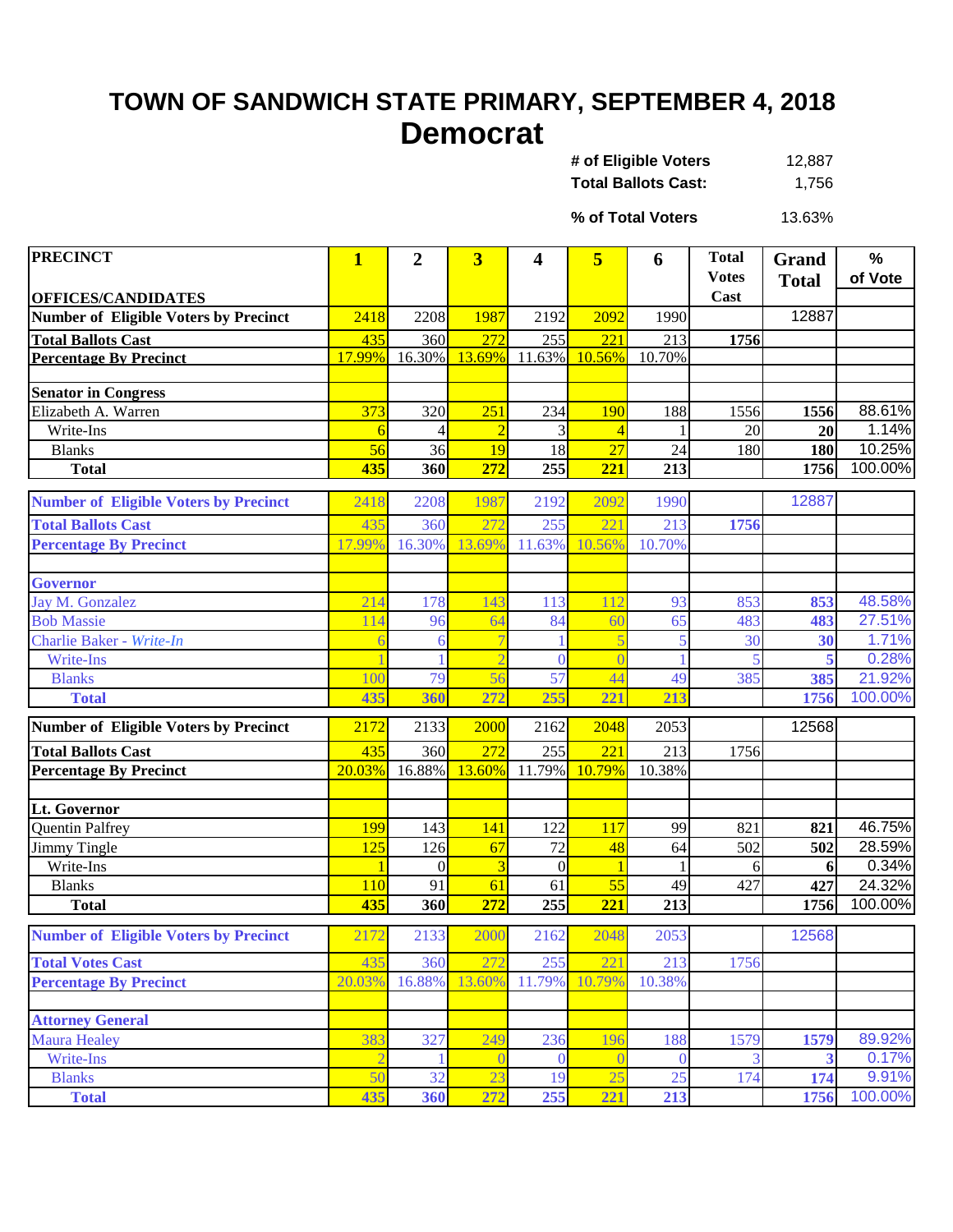| Number of Eligible Voters by Precinct        | 2172            | 2133           | <b>2000</b>    | 2162             | 2048     | 2053           |          | 12568        |         |
|----------------------------------------------|-----------------|----------------|----------------|------------------|----------|----------------|----------|--------------|---------|
| <b>Total Votes Cast</b>                      | 435             | 360            | 272            | 255              | 221      | 213            | 1756     |              |         |
| <b>Percentage By Precinct</b>                | 20.03%          | 16.88%         | 13.60%         | 11.79%           | 10.79%   | 10.38%         |          |              |         |
|                                              |                 |                |                |                  |          |                |          |              |         |
| <b>Secretary of State</b>                    |                 |                |                |                  |          |                |          |              |         |
| William Francis Galvin                       | 305             | 236            | 183            | 181              | 147      | 137            | 1189     | 1189         | 67.71%  |
| <b>Josh Zakim</b>                            | 113             | 106            | 78             | 60               | 62       | 65             | 484      | 484          | 27.56%  |
| Write-Ins                                    | $\overline{0}$  | $\Omega$       | $\overline{0}$ | $\boldsymbol{0}$ | $\Omega$ | $\overline{0}$ | $\theta$ | $\mathbf{0}$ | 0.00%   |
| <b>Blanks</b>                                | 17              | 18             | 11             | 14               | 12       | 11             | 83       | 83           | 4.73%   |
| <b>Total</b>                                 | 435             | 360            | 272            | 255              | 221      | 213            |          | 1756         | 100.00% |
| <b>Number of Eligible Voters by Precinct</b> | 2172            | 2133           | 2000           | 2162             | 2048     | 2053           |          | 12568        |         |
| <b>Total Votes Cast</b>                      | 435             | 360            | 272            | 255              | 221      | 213            | 1756     |              |         |
| <b>Percentage By Precinct</b>                | 20.03%          | 16.88%         | 13.60%         | 11.79%           | 10.79%   | 10.38%         |          |              |         |
|                                              |                 |                |                |                  |          |                |          |              |         |
| <b>Treasurer</b><br>Debrorah B. Goldberg     | 345             | 285            | 235            | 204              | 179      | 172            | 1420     |              | 80.87%  |
| <b>Write-Ins</b>                             |                 | $\theta$       |                | $\Omega$         |          | $\Omega$       | $\Omega$ | 1420<br>0    | 0.00%   |
| <b>Blanks</b>                                | 90              | 75             | 37             | 51               | 42       | 41             | 336      |              | 19.13%  |
| <b>Total</b>                                 | 435             | 360            | 272            | 255              | 221      | 213            |          | 336<br>1756  | 100.00% |
|                                              |                 |                |                |                  |          |                |          |              |         |
| <b>Number of Eligible Voters by Precinct</b> | 2172            | 2133           | 2000           | 2162             | 2048     | 2053           |          | 12568        |         |
| <b>Total Votes Cast</b>                      | 435             | 360            | 272            | 255              | 221      | 213            | 1756     |              |         |
| <b>Percentage By Precinct</b>                | 20.03%          | 16.88%         | 13.60%         | 11.79%           | 10.79%   | 10.38%         |          |              |         |
|                                              |                 |                |                |                  |          |                |          |              |         |
| <b>Auditor</b>                               |                 |                |                |                  |          |                |          |              |         |
| Suzanne M. Bump                              | 345             | 285            | 229            | 199              | 173      | 167            | 1398     | 1398         | 79.61%  |
| Write-Ins                                    | $\overline{0}$  |                | $\Omega$       | $\theta$         | $\Omega$ | $\theta$       |          | 1            | 0.06%   |
| <b>Blanks</b>                                | 90              | 74             | 43             | 56               | 48       | 46             | 357      | 357          | 20.33%  |
| <b>Total</b>                                 | 435             | 360            | 272            | 255              | 221      | 213            |          | 1756         | 100.00% |
| <b>Number of Eligible Voters by Precinct</b> | 2172            | 2133           | 2000           | 2162             | 2048     | 2053           |          | 12568        |         |
| <b>Total Votes Cast</b>                      | 435             | 360            | 272            | 255              | 221      | 213            | 1756     |              |         |
| <b>Percentage By Precinct</b>                | 20.03%          | 16.88%         | 13.60%         | 11.79%           | 10.79%   | 10.38%         |          |              |         |
|                                              |                 |                |                |                  |          |                |          |              |         |
| <b>Representative in Congress</b>            |                 |                |                |                  |          |                |          |              |         |
| <b>Bill Keating</b>                          | 353             | 289            | 227            | 208              | 175      | 158            | 1410     | 1410         | 80.30%  |
| <b>Bill Cimbrelo</b>                         | 68              | 58             | 33             | 35               | 36       | 41             | 271      | 271          | 15.43%  |
| Write-Ins                                    |                 | $\bf{0}$       |                | $\overline{0}$   |          | $\theta$       |          |              | 0.06%   |
| <b>Blanks</b>                                | 14              | 13             | 11             | 12               | 10       | 14             | 74       | 74           | 4.21%   |
| <b>Total</b>                                 | 435             | 360            | 272            | 255              | 221      | 213            |          | 1756         | 100.00% |
| <b>Number of Eligible Voters by Precinct</b> | 2172            | 2133           | 2000           | 2162             | 2048     | 2053           |          | 12568        |         |
| <b>Total Votes Cast</b>                      | 435             | 360            | 272            | 255              | 221      | 213            | 1756     |              |         |
| <b>Percentage By Precinct</b>                | 20.03%          | 16.88%         | 13.60%         | 11.79%           | 10.79%   | 10.38%         |          |              |         |
|                                              |                 |                |                |                  |          |                |          |              |         |
| Councillor                                   |                 |                |                |                  |          |                |          |              |         |
| Joseph C. Ferreira                           | 312             | 244            | 212            | 189              | 167      | 153            | 1277     | 1277         | 72.72%  |
| Write-Ins                                    | $\vert 0 \vert$ | $\overline{0}$ | $\overline{0}$ | $\overline{0}$   | $\Omega$ |                |          | 1            | 0.06%   |
| <b>Blanks</b>                                | 123             | 116            | 60             | 66               | 54       | 59             | 478      | 478          | 27.22%  |
| <b>Total</b>                                 | 435             | 360            | 272            | 255              | 221      | 213            |          | 1756         | 100.00% |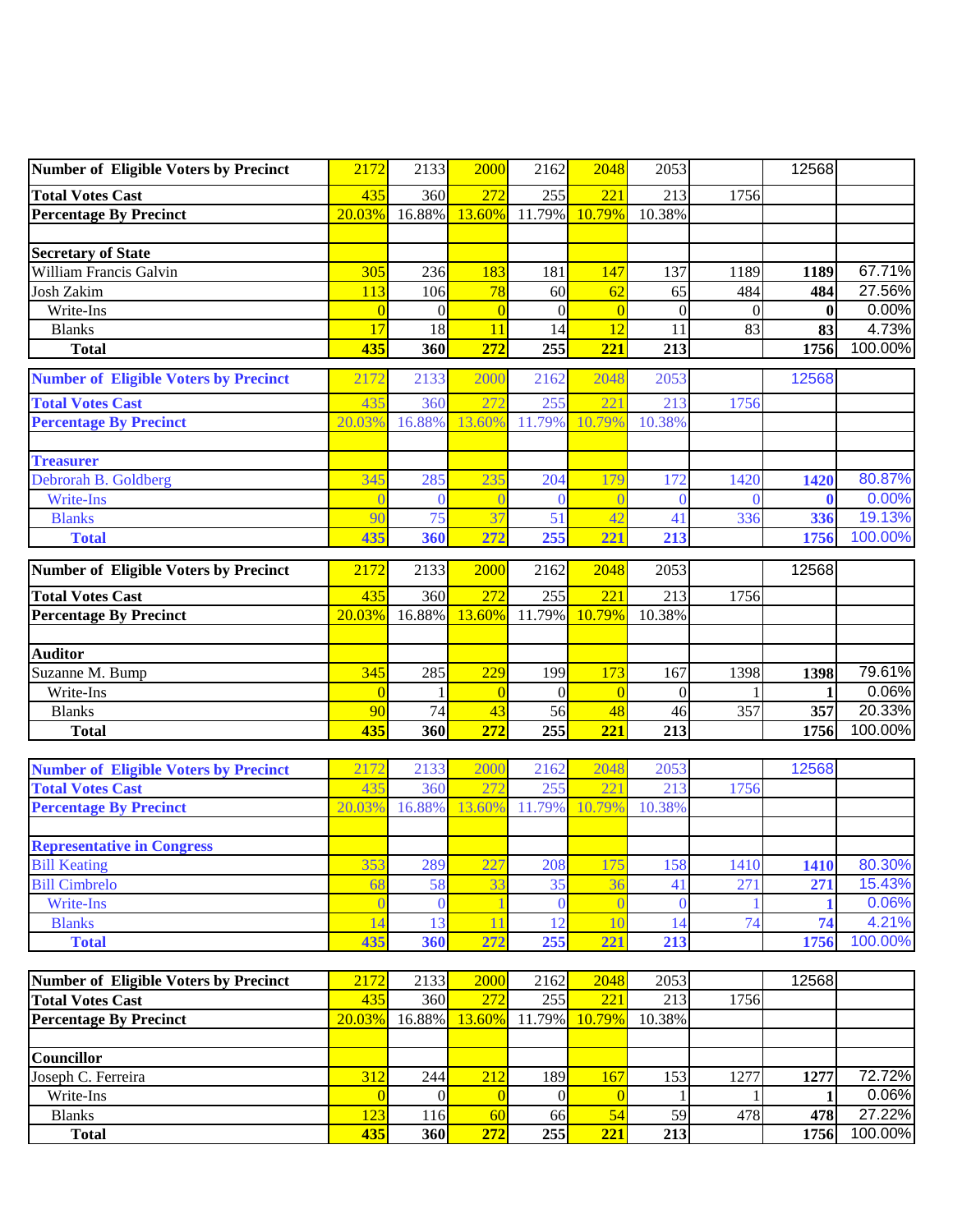| <b>Number of Eligible Voters by Precinct</b> | 2172   | 2133      | 2000 | 2162             | 2048   | 2053   |      | 12568 |         |
|----------------------------------------------|--------|-----------|------|------------------|--------|--------|------|-------|---------|
| <b>Total Votes Cast</b>                      | 435    | 360       | 272  | 255              | 221    | 213    | 1756 |       |         |
| <b>Percentage By Precinct</b>                | 20.03% | $16.88\%$ |      | 13.60% 11.79%    | 10.79% | 10.38% |      |       |         |
|                                              |        |           |      |                  |        |        |      |       |         |
| <b>Senator in General Court</b>              |        |           |      |                  |        |        |      |       |         |
| <b>Stephen Michael Palmer</b>                | 124    | 112       |      | 65               | 76     | 64     | 531  | 531   | 30.24%  |
| Deborah A. Rudolf                            | 230    | 175       | 33   | 137 <sub>1</sub> | 98     | 101    | 874  | 874   | 49.77%  |
| Write-Ins                                    |        |           |      |                  |        |        |      |       | 0.06%   |
| <b>Blanks</b>                                |        | 73.       | 47   | 53               | 47     | 48     | 350  | 350   | 19.93%  |
| <b>Total</b>                                 | 435    | 360       | 272  | 255              | 221    | 213    |      | 1756  | 100.00% |

| Number of Eligible Voters by Precinct  | 2172   | 2133             | 2000                        | 2162 | 2048         | 2053   |      | 12568 |         |
|----------------------------------------|--------|------------------|-----------------------------|------|--------------|--------|------|-------|---------|
| <b>Total Votes Cast</b>                | 435    | 360 <sub>l</sub> | 272                         | 255  | 221          | 213    | 1756 |       |         |
| <b>Percentage By Precinct</b>          | 20.03% |                  | 16.88% 13.60% 11.79% 10.79% |      |              | 10.38% |      |       |         |
|                                        |        |                  |                             |      |              |        |      |       |         |
| <b>Representative in General Court</b> |        |                  |                             |      |              |        |      |       |         |
| <b>Jack Stonton</b>                    | 356    | <b>290</b>       | 227                         | 210  | 76           | 1741   | 1433 | 1433  | 81.61%  |
| Write-Ins                              |        |                  |                             |      |              |        |      |       | 0.40%   |
| <b>Blanks</b>                          |        | 70               |                             | 43   | $45^{\circ}$ | 39     | 316  | 316   | 18.00%  |
| <b>Total</b>                           | 435    | 360              | 272                         | 255  | 221          | 213    |      | 1756  | 100.00% |

| <b>Number of Eligible Voters by Precinct</b> | 2172   | 2133 | 2000                        | 2162 | 2048 | 2053   |      | 12568 |         |
|----------------------------------------------|--------|------|-----------------------------|------|------|--------|------|-------|---------|
| <b>Total Votes Cast</b>                      | 435    | 360  | 272                         | 255  | 221  | 213    | 1756 |       |         |
| <b>Percentage By Precinct</b>                | 20.03% |      | 16.88% 13.60% 11.79% 10.79% |      |      | 10.38% |      |       |         |
|                                              |        |      |                             |      |      |        |      |       |         |
| <b>District Attorney</b>                     |        |      |                             |      |      |        |      |       |         |
| Write-Ins                                    |        |      |                             |      |      |        |      |       | 0.85%   |
| <b>Blanks</b>                                | 43     | 358  | 26                          | 252  | 220  | 213    | 1741 | 1741  | 99.15%  |
| <b>Total</b>                                 | 435    | 360  | 272                         | 255  | 221  | 213    |      | 1756  | 100.00% |

| <b>Number of Eligible Voters by Precinct</b> | 2172   | 2133 <sup> </sup> | 2000       | 2162          | 2048       | 2053   |      | 12568 |         |
|----------------------------------------------|--------|-------------------|------------|---------------|------------|--------|------|-------|---------|
| <b>Total Votes Cast</b>                      | 435    | 360               | 272        | 255           | 221        | 213    | 1756 |       |         |
| <b>Percentage By Precinct</b>                | 20.03% | $16.88\%$         | $13.60\%$  | 11.79% 10.79% |            | 10.38% |      |       |         |
|                                              |        |                   |            |               |            |        |      |       |         |
| <b>Clerk of Courts</b>                       |        |                   |            |               |            |        |      |       |         |
| Write-Ins                                    |        | 24 <sub>l</sub>   |            |               |            |        | 31   |       | 1.77%   |
| <b>Blanks</b>                                | 432    | 336               | <b>270</b> | 254           | <b>220</b> | 213    | 1725 | 1725  | 98.23%  |
| <b>Total</b>                                 | 435    | 360               | 272        | 255           | 221        | 213    |      | 1756  | 100.00% |

| <b>Number of Eligible Voters by Precinct</b> | 2172   | 2133   | 2000            | 2162                 | 2048 | 2053       |      | 12568 |         |
|----------------------------------------------|--------|--------|-----------------|----------------------|------|------------|------|-------|---------|
| <b>Total Votes Cast</b>                      | 435    | 360    | 272             | 255                  | 221  | 213        | 1756 |       |         |
| <b>Percentage By Precinct</b>                | 20.03% | 16.88% |                 | 13.60% 11.79% 10.79% |      | 10.38%     |      |       |         |
|                                              |        |        |                 |                      |      |            |      |       |         |
| <b>Register of Deeds</b>                     |        |        |                 |                      |      |            |      |       |         |
| Write-Ins                                    |        |        |                 |                      |      |            |      |       | 0.57%   |
| <b>Blanks</b>                                | 432    | 359    | 27 <sub>C</sub> | 254                  | 221  | <b>210</b> | 1746 | 1746  | 99.43%  |
| <b>Total</b>                                 | 435    | 360    | 272             | 255                  | 221  | 213        |      | 1756  | 100.00% |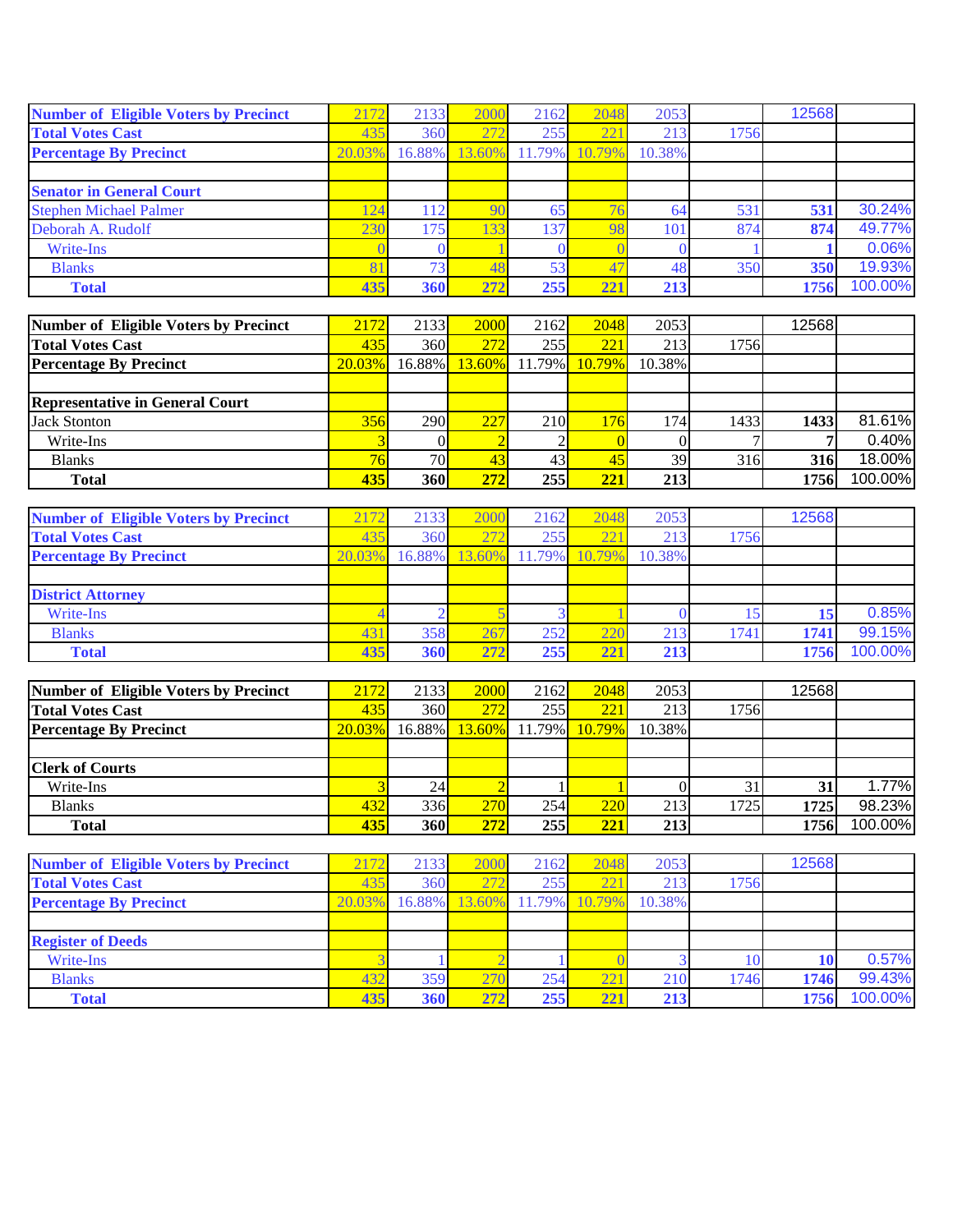| Number of Eligible Voters by Precinct | 2172   | 2133 <sup> </sup> | 2000       | 2162             | 2048   | 2053   |      | 12568 |         |
|---------------------------------------|--------|-------------------|------------|------------------|--------|--------|------|-------|---------|
| <b>Total Votes Cast</b>               | 435    | 360 <sub>l</sub>  | 272        | 255              | 221    | 213    | 1756 |       |         |
| <b>Percentage By Precinct</b>         | 20.03% | $16.88\%$         |            | $13.60\%$ 11.79% | 10.79% | 10.38% |      |       |         |
|                                       |        |                   |            |                  |        |        |      |       |         |
| <b>County Commissioner</b>            |        |                   |            |                  |        |        |      |       |         |
| Ronald J. Bergstrom                   | 293    | 251               | <b>210</b> | 184              | 160    | 149    | 1247 | 1247  | 71.01%  |
| Write-Ins                             |        |                   |            |                  |        |        |      |       | 0.11%   |
| <b>Blanks</b>                         | (42)   | 109               | 61         | 71               | 61     | 63     | 507  | 507   | 28.87%  |
| <b>Total</b>                          | 435    | 360               | 272        | 255              | 221    | 213    |      | 1756  | 100.00% |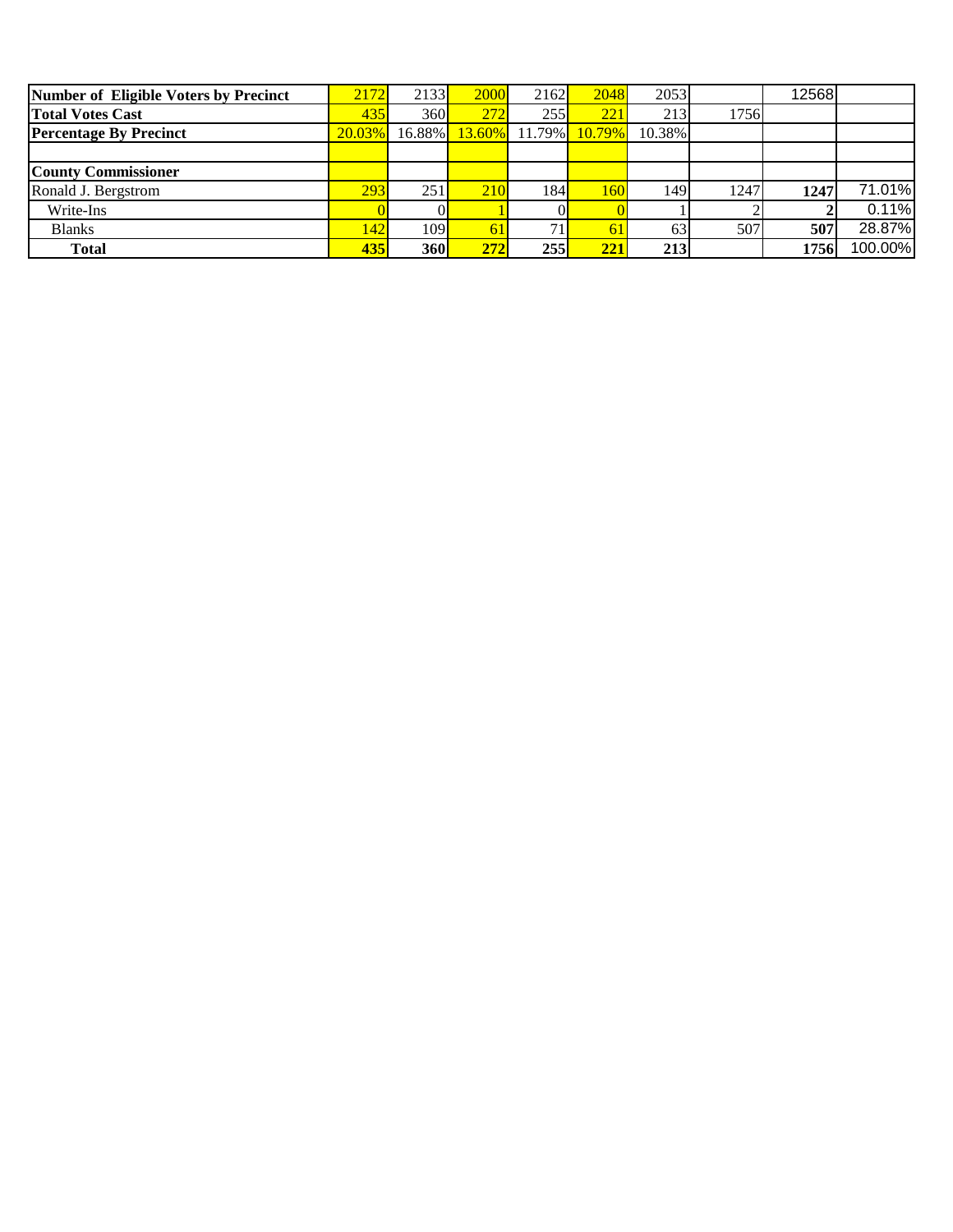| <b>Total Eligible Voters</b>           | 12,568       | 100.00% | <b>Town of Sandwich</b>                |      |         |  |  |  |  |
|----------------------------------------|--------------|---------|----------------------------------------|------|---------|--|--|--|--|
| <b>Ballots Cast (6 of 6 Precincts)</b> | 2,315        | 100.00% | <b>Summary Report - Republican</b>     |      |         |  |  |  |  |
| <b>Total Voter Turnout</b>             |              | 18.42%  | State Primary - September 4, 2018      |      |         |  |  |  |  |
|                                        | <b>Votes</b> | Percent |                                        |      |         |  |  |  |  |
| <b>Senator in Congress</b>             |              |         | <b>Councillor</b>                      |      |         |  |  |  |  |
| Geoff Diehl                            | 1384         | 59.78%  | Thomas F. Keyes                        | 1635 | 70.63%  |  |  |  |  |
| John Kingston                          | 400          | 17.28%  | Write-Ins                              | 9    | 0.39%   |  |  |  |  |
| Beth Joyce Lindstrom                   | 359          | 15.51%  | <b>Blanks</b>                          | 671  | 28.98%  |  |  |  |  |
| Write-Ins                              | 4            | 0.17%   | Total                                  | 2315 | 100.00% |  |  |  |  |
| <b>Blanks</b>                          | 168          | 7.26%   |                                        |      |         |  |  |  |  |
| <b>Total</b>                           | 2315         | 100.00% |                                        |      |         |  |  |  |  |
| Governor                               |              |         | <b>Senator in General Court</b>        |      |         |  |  |  |  |
| Chariles D. Baker                      | 1361         | 58.79%  | Vinny M. deMacedo                      | 1709 | 73.82%  |  |  |  |  |
| Scott D. Lively                        | 925          | 39.96%  | Write-Ins                              | 2    | 0.09%   |  |  |  |  |
| Write-Ins                              | 0            | 0.00%   | <b>Blanks</b>                          | 604  | 26.09%  |  |  |  |  |
| <b>Blanks</b>                          | 29           | 1.25%   | <b>Total</b>                           | 2315 | 100.00% |  |  |  |  |
| <b>Total</b>                           | 2315         | 100.00% |                                        |      |         |  |  |  |  |
| Lt. Governor                           |              |         | <b>Representative in General Court</b> |      |         |  |  |  |  |
| Katyn E. Polito                        | 1677         | 72.44%  | Randy Hunt                             | 1923 | 83.07%  |  |  |  |  |
| Write-Ins                              | 14           | 0.60%   | Ronald R. Beaty, Jr.                   | 328  | 14.17%  |  |  |  |  |
| <b>Blanks</b>                          | 624          | 26.95%  | Write-Ins                              | 2    | 0.09%   |  |  |  |  |
| <b>Total</b>                           | 2315         | 100.00% | Blanks                                 | 62   | 2.68%   |  |  |  |  |
|                                        |              |         | Total                                  | 2315 | 100.00% |  |  |  |  |
| <b>Attorney General</b>                |              |         |                                        |      |         |  |  |  |  |
| James R. McMahon, III                  | 1539         | 66.48%  | <b>District Attorney</b>               |      |         |  |  |  |  |
| Daniel L. Shores                       | 411          | 17.75%  | Michael D. O'Keefe                     | 1706 | 73.69%  |  |  |  |  |
| Write-Ins                              | 4            | 0.17%   | Write-Ins                              | 5    | 0.22%   |  |  |  |  |
| <b>Blanks</b>                          | 361          | 15.59%  | Blanks                                 | 604  | 26.09%  |  |  |  |  |
| <b>Total</b>                           | 2315         | 100.00% | Total                                  | 2315 | 100.00% |  |  |  |  |
| <b>Secretary of State</b>              |              |         | <b>Clerk of Courts</b>                 |      |         |  |  |  |  |
| Anthony M. Amore                       | 1550         | 66.95%  | Scott W. Nickerson                     | 1628 | 70.32%  |  |  |  |  |
| Write-Ins                              | 9            | 0.39%   | Write-Ins                              | 0    | 0.00%   |  |  |  |  |
| <b>Blanks</b>                          | 756          | 32.66%  | <b>Blanks</b>                          | 687  | 29.68%  |  |  |  |  |
| <b>Total</b>                           | 2315         | 100.00% | Total                                  | 2315 | 100.00% |  |  |  |  |
| Treasurer                              |              |         | <b>Register of Deeds</b>               |      |         |  |  |  |  |
| Keiko M. Orrall                        | 1525         | 65.87%  | John F. Meade                          | 1628 | 70.32%  |  |  |  |  |
| Write-Ins                              | 4            | 0.17%   | Write-Ins                              | 1    | 0.04%   |  |  |  |  |
| <b>Blanks</b>                          | 786          | 33.95%  | <b>Blanks</b>                          | 686  | 29.63%  |  |  |  |  |
| <b>Total</b>                           | 2315         | 100.00% | Total                                  | 2315 | 100.00% |  |  |  |  |
| <b>Auditor</b>                         |              |         | <b>County Commissioner</b>             |      |         |  |  |  |  |
| Helen Brady                            | 1505         | 65.01%  | Leo G. Cakounes                        | 1625 | 70.19%  |  |  |  |  |
| Write-Ins                              | 4            | 0.17%   | Write-Ins                              | 1    | 0.04%   |  |  |  |  |
| <b>Blanks</b>                          | 806          | 34.82%  | Blanks                                 | 689  | 29.76%  |  |  |  |  |
| <b>Total</b>                           | 2315         | 100.00% | Total                                  | 2315 | 100.00% |  |  |  |  |
| <b>Representative in Congress</b>      |              |         |                                        |      |         |  |  |  |  |
| Peter D. Tedeschi                      | 1621         | 70.02%  |                                        |      |         |  |  |  |  |
| Write-Ins                              | 7            | 0.30%   |                                        |      |         |  |  |  |  |
| Blanks                                 | 687          | 29.68%  |                                        |      |         |  |  |  |  |

 *Total* **2315** 100.00%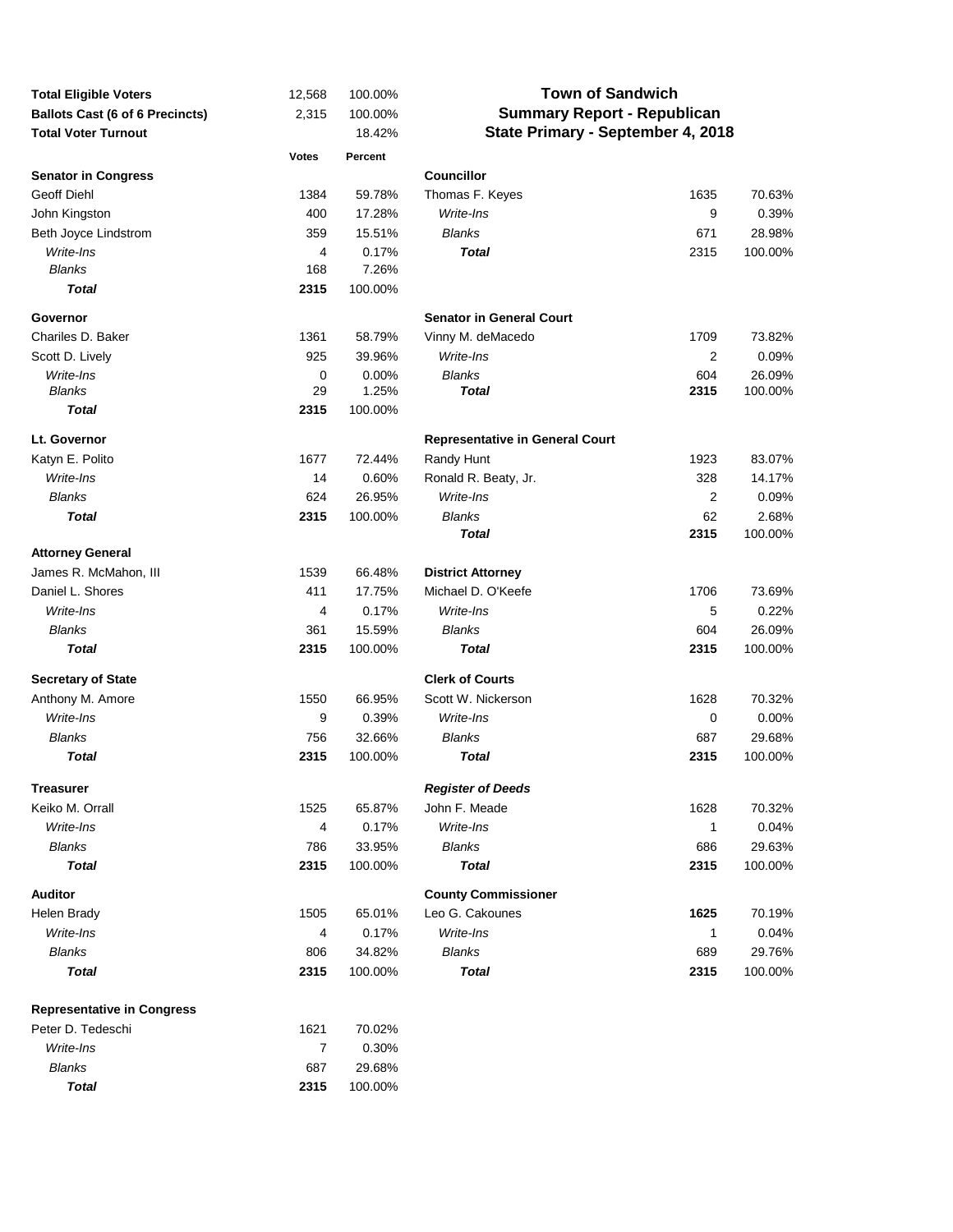## **TOWN OF SANDWICH STATE PRIMARY, SEPTEMBER 4, 2018 Republican**

| # of Eligible Voters       | 12,568 |
|----------------------------|--------|
| <b>Total Ballots Cast:</b> | 2,315  |

18.42% **% of Total Voters**

| <b>PRECINCT</b>                              | $\mathbf{1}$    | 2        | $\overline{\mathbf{3}}$ | 4                | 5              | 6            | <b>Total</b> | <b>Grand</b> | %              |
|----------------------------------------------|-----------------|----------|-------------------------|------------------|----------------|--------------|--------------|--------------|----------------|
|                                              |                 |          |                         |                  |                |              | <b>Votes</b> | <b>Total</b> | of Vote        |
| <b>OFFICES/CANDIDATES</b>                    |                 |          |                         |                  |                |              | Cast         |              |                |
| <b>Number of Eligible Voters by Precinct</b> | 2172            | 2133     | 2000                    | 2162             | 2048           | 2053         |              | 12568        |                |
| <b>Total Ballots Cast</b>                    | 450             | 440      | 348                     | 354              | 344            | 379          | 2315         |              |                |
| <b>Percentage By Precinct</b>                | 20.72%          | 20.63%   | 17.40%                  | 16.37%           | 16.80%         | 18.46%       |              |              |                |
|                                              |                 |          |                         |                  |                |              |              |              |                |
| <b>Senator in Congress</b>                   |                 |          |                         |                  |                |              |              |              |                |
| <b>Geoff Diehl</b>                           | 264             | 222      | 215                     | 216              | 211            | 256          | 1384         | 1384         | 59.78%         |
| John Kingston                                | 78              | 86       | 56                      | 52               | 62             | 66           | 400          | 400          | 17.28%         |
| <b>Beth Joyce Lindstrom</b>                  | 76              | 90       | 50                      | 56               | 47             | 40           | 359          | 359          | 15.51%         |
| Write-Ins                                    |                 |          | $\overline{0}$<br>27    | $\boldsymbol{0}$ | $\overline{0}$ | $\mathbf{0}$ |              | 4            | 0.17%<br>7.26% |
| <b>Blanks</b>                                | $\overline{29}$ | 41       |                         | 30               | 24             | 17           | 168          | 168          | 100.00%        |
| <b>Total</b>                                 | 450             | 440      | 348                     | 354              | 344            | 379          |              | 2315         |                |
| <b>Number of Eligible Voters by Precinct</b> | 2172            | 2133     | 2000                    | 2162             | 2048           | 2053         |              | 12568        |                |
| <b>Total Ballots Cast</b>                    | 450             | 440      | 348                     | 354              | 344            | 379          | 2315         |              |                |
| <b>Percentage By Precinct</b>                | 20.72%          | 20.63%   | 17.40%                  | 16.37%           | 16.80%         | 18.46%       |              |              |                |
|                                              |                 |          |                         |                  |                |              |              |              |                |
| Governor                                     |                 |          |                         |                  |                |              |              |              |                |
| Chariles D. Baker                            | 269             | 277      | 226                     | 200              | 19             | 198          | 1361         | 1361         | 58.79%         |
| Scott D. Lively                              | 169             | 160      | 120                     | 152              | 150            | 174          | 925          | 925          | 39.96%         |
| <b>Write-Ins</b>                             |                 | $\Omega$ |                         | $\Omega$         |                | $\theta$     | $\Omega$     | $\bf{0}$     | 0.00%          |
| <b>Blanks</b>                                |                 |          |                         | 2                |                |              | 29           | 29           | 1.25%          |
| <b>Total</b>                                 | 450             | 440      | 348                     | 354              | 344            | 379          |              | 2315         | 100.00%        |
| <b>Number of Eligible Voters by Precinct</b> | 2172            | 2133     | 2000                    | 2162             | 2048           | 2053         |              | 12568        |                |
| <b>Total Ballots Cast</b>                    | 450             | 440      | 348                     | 354              | 344            | 379          | 2315         |              |                |
| <b>Percentage By Precinct</b>                | 20.72%          | 20.63%   | 17.40%                  | 16.37%           | 16.80%         | 18.46%       |              |              |                |
|                                              |                 |          |                         |                  |                |              |              |              |                |
| <b>Lt. Governor</b>                          |                 |          |                         |                  |                |              |              |              |                |
| Katyn E. Polito                              | 328             | 307      | 270                     | 249              | 249            | 274          | 1677         | 1677         | 72.44%         |
| Write-Ins                                    |                 |          | $\overline{2}$          | $\Omega$         | 5              |              | 14           | 14           | 0.60%          |
| <b>Blanks</b>                                | 119             | 131      | 76                      | 105              | 90             | 103          | 624          | 624          | 26.95%         |
| <b>Total</b>                                 | 450             | 440      | 348                     | 354              | 344            | 379          |              | 2315         | 100.00%        |
| <b>Number of Eligible Voters by Precinct</b> | 2172            | 2133     | 2000                    | 2162             | 2048           | 2053         |              | 12568        |                |
| <b>Total Votes Cast</b>                      | 450             | 440      | 348                     | 354              | 344            | 379          | 2315         |              |                |
| <b>Percentage By Precinct</b>                | 20.72%          | 20.63%   | 17.40%                  | 16.37%           | 16.80%         | 18.46%       |              |              |                |
|                                              |                 |          |                         |                  |                |              |              |              |                |
| <b>Attorney General</b>                      |                 |          |                         |                  |                |              |              |              |                |
| James R. McMahon, III                        | 315             | 285      | 230                     | 236              | 215            | 258          | 1539         | 1539         | 66.48%         |
| Daniel L. Shores                             | 70              | 81       | 65                      | 59               | 75             | 61           | 411          | 411          | 17.75%         |
| Write-Ins                                    | $\overline{0}$  |          |                         | $\overline{0}$   | 3              | $\bf{0}$     |              |              | 0.17%          |
| <b>Blanks</b>                                | 65              | 73       | 53                      | 59               | 51             | 60           | 361          | 361          | 15.59%         |
| <b>Total</b>                                 | 450             | 440      | 348                     | 354              | 344            | 379          |              | 2315         | 100.00%        |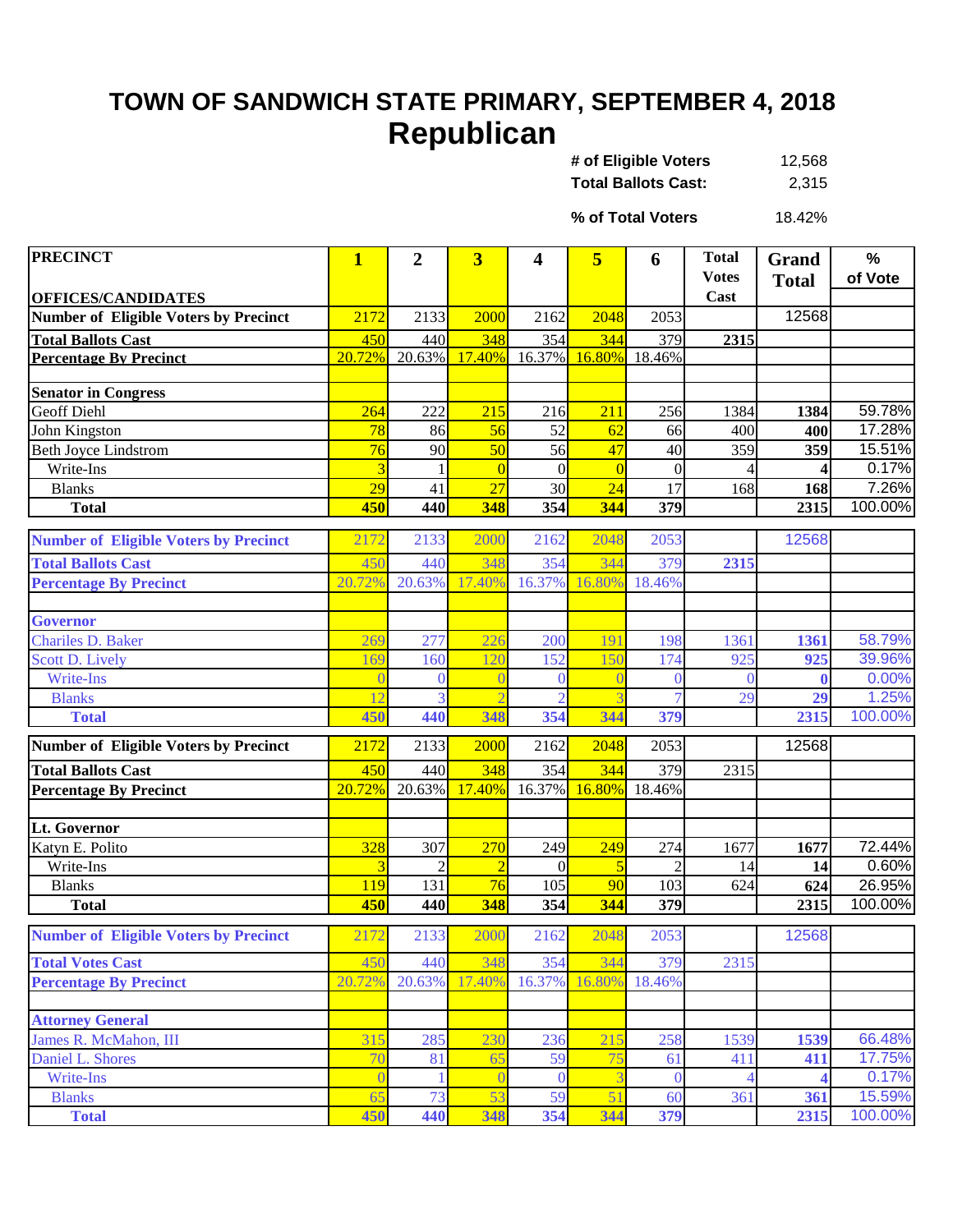| Number of Eligible Voters by Precinct        | 2172           | 2133           | 2000     | 2162             | 2048          | 2053                        |      | 12568 |         |
|----------------------------------------------|----------------|----------------|----------|------------------|---------------|-----------------------------|------|-------|---------|
| <b>Total Votes Cast</b>                      | 450            | 440            | 348      | 354              | 344           | 379                         | 2315 |       |         |
| <b>Percentage By Precinct</b>                | 20.72%         | 20.63%         | 17.40%   |                  | 16.37% 16.80% | 18.46%                      |      |       |         |
|                                              |                |                |          |                  |               |                             |      |       |         |
| <b>Secretary of State</b>                    |                |                |          |                  |               |                             |      |       |         |
| Anthony M. Amore                             | 306            | 271            | 243      | 237              | 228           | 265                         | 1550 | 1550  | 66.95%  |
| Write-Ins                                    |                | $\mathfrak{D}$ | $\Omega$ | $\boldsymbol{0}$ |               | $\mathcal{D}_{\mathcal{A}}$ | Q    | 9     | 0.39%   |
| <b>Blanks</b>                                | 143            | 167            | 105      | 117              | 112           | 112                         | 756  | 756   | 32.66%  |
| <b>Total</b>                                 | 450            | 440            | 348      | 354              | 344           | 379                         |      | 2315  | 100.00% |
| <b>Number of Eligible Voters by Precinct</b> | 2172           | 2133           | 2000     | 2162             | 2048          | 2053                        |      | 12568 |         |
| <b>Total Votes Cast</b>                      | 450            | 440            | 348      | 354              | 344           | 379                         | 2315 |       |         |
| <b>Percentage By Precinct</b>                | 20.72%         | 20.63%         | 17.40%   | 16.37%           | 16.80%        | 18.46%                      |      |       |         |
|                                              |                |                |          |                  |               |                             |      |       |         |
| <b>Treasurer</b>                             |                |                |          |                  |               |                             |      |       |         |
| Keiko M. Orrall                              | 301            | 266            | 241      | 232              | 219           | 266                         | 1525 | 1525  | 65.87%  |
| Write-Ins                                    |                |                |          | $\Omega$         |               |                             |      |       | 0.17%   |
| <b>Blanks</b>                                | 148            | 173            | 107      | 122              | 124           | 112                         | 786  | 786   | 33.95%  |
| <b>Total</b>                                 | 450            | 440            | 348      | 354              | 344           | 379                         |      | 2315  | 100.00% |
| Number of Eligible Voters by Precinct        | 2172           | 2133           | 2000     | 2162             | 2048          | 2053                        |      | 12568 |         |
|                                              |                |                |          |                  |               |                             |      |       |         |
| <b>Total Votes Cast</b>                      | 450            | 440            | 348      | 354              | 344           | 379                         | 2315 |       |         |
| <b>Percentage By Precinct</b>                | 20.72%         | 20.63%         | 17.40%   | 16.37%           | 16.80%        | 18.46%                      |      |       |         |
|                                              |                |                |          |                  |               |                             |      |       |         |
| <b>Auditor</b><br>Helen Brady                | 300            | 262            | 235      | 227              | 220           | 261                         | 1505 | 1505  | 65.01%  |
| Write-Ins                                    |                | $\mathfrak{D}$ | $\Omega$ |                  | $\Omega$      | $\Omega$                    |      |       | 0.17%   |
| <b>Blanks</b>                                | 149            | 176            | 113      | 126              | 124           | 118                         | 806  | 806   | 34.82%  |
| <b>Total</b>                                 | 450            | 440            | 348      | 354              | 344           | 379                         |      | 2315  | 100.00% |
|                                              |                |                |          |                  |               |                             |      |       |         |
| <b>Number of Eligible Voters by Precinct</b> | 2172           | 2133           | 2000     | 2162             | 2048          | 2053                        |      | 12568 |         |
| <b>Total Votes Cast</b>                      | 450            | 440            | 348      | 354              | 344           | 379                         | 2315 |       |         |
| <b>Percentage By Precinct</b>                | 20.72%         | 20.63%         | 7.40%    | 16.37%           | 6.80%         | 18.46%                      |      |       |         |
|                                              |                |                |          |                  |               |                             |      |       |         |
| <b>Representative in Congress</b>            |                |                |          |                  |               |                             |      |       |         |
| Peter D. Tedeschi                            | 322            | 304            | 243      | 240              | 234           | 278                         | 1621 | 1621  | 70.02%  |
| Write-Ins                                    | $\overline{4}$ |                |          | 0                |               | $\mathbf{0}$                |      |       | 0.30%   |
| <b>Blanks</b>                                | 124            | 135            | 104      | 114              | 109           | 101                         | 687  | 687   | 29.68%  |
| <b>Total</b>                                 | 450            | 440            | 348      | 354              | 344           | 379                         |      | 2315  | 100.00% |
|                                              |                |                |          |                  |               |                             |      |       |         |
| Number of Eligible Voters by Precinct        | 2172           | 2133           | 2000     | 2162             | 2048          | 2053                        |      | 12568 |         |
| <b>Total Votes Cast</b>                      | 450<br>20.72%  | 440            | 348      | 354              | 344           | 379                         | 2315 |       |         |
| <b>Percentage By Precinct</b>                |                | 20.63%         | 17.40%   | 16.37%           | 16.80%        | 18.46%                      |      |       |         |
| <b>Councillor</b>                            |                |                |          |                  |               |                             |      |       |         |
| Thomas F. Keyes                              | 317            | 287            | 254      | 245              | 244           | 288                         | 1635 | 1635  | 70.63%  |
| Write-Ins                                    |                | 3              | $\Omega$ |                  | $\Omega$      | $\overline{0}$              | 9    | 9     | 0.39%   |
| <b>Blanks</b>                                | 128            | 150            | 94       | 108              | 100           | 91                          | 671  | 671   | 28.98%  |
| <b>Total</b>                                 | 450            | 440            | 348      | 354              | 344           | 379                         |      | 2315  | 100.00% |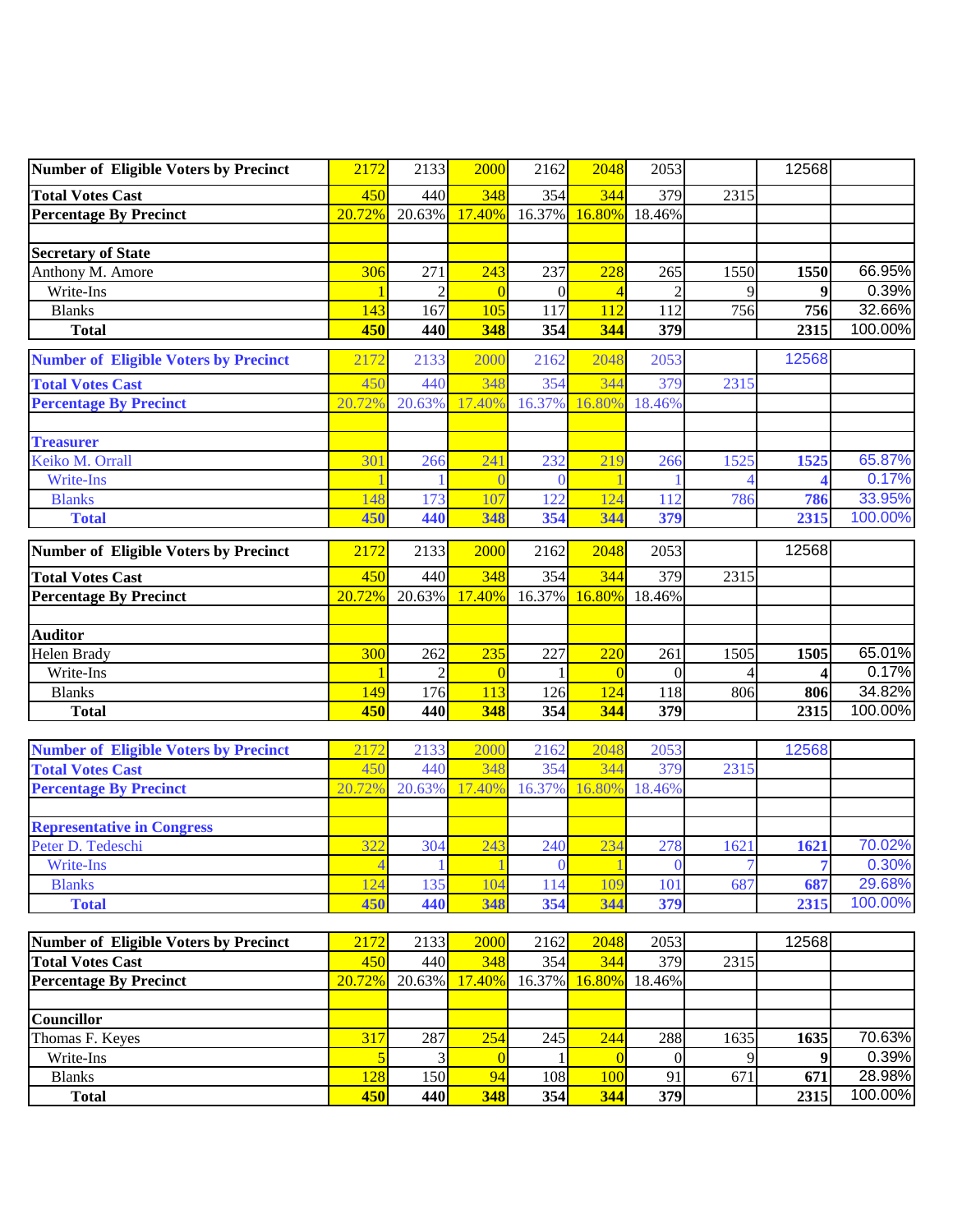| <b>Number of Eligible Voters by Precinct</b> | 2172   | 2133   | 2000   | 2162          | 2048 | 2053         |      | 12568 |         |
|----------------------------------------------|--------|--------|--------|---------------|------|--------------|------|-------|---------|
| <b>Total Votes Cast</b>                      | 450    | 440    | 348    | 354           | 344  | 379          | 2315 |       |         |
| <b>Percentage By Precinct</b>                | 20.72% | 20.63% | 17.40% | 16.37% 16.80% |      | 18.46%       |      |       |         |
|                                              |        |        |        |               |      |              |      |       |         |
| <b>Senator in General Court</b>              |        |        |        |               |      |              |      |       |         |
| Vinny M. deMacedo                            | 335    | 316    | 267    | 251           | 253  | 287          | 1709 | 1709  | 73.82%  |
| Write-Ins                                    |        |        |        |               |      |              |      |       | 0.09%   |
| <b>Blanks</b>                                | 114    | 124.   |        | 103           |      | $\mathbf{Q}$ | 604  | 604   | 26.09%  |
| <b>Total</b>                                 | 450    | 440    | 348    | 354           | 344  | 379          |      | 2315  | 100.00% |

| Number of Eligible Voters by Precinct  | 2172   | 2133 <sup> </sup> | 2000          | 2162 | 2048 | 2053                 |      | 12568 |         |
|----------------------------------------|--------|-------------------|---------------|------|------|----------------------|------|-------|---------|
| <b>Total Votes Cast</b>                | 450    | 440               | 348           | 354  | 344  | 379                  | 2315 |       |         |
| <b>Percentage By Precinct</b>          | 20.72% |                   | 20.63% 17.40% |      |      | 16.37% 16.80% 18.46% |      |       |         |
|                                        |        |                   |               |      |      |                      |      |       |         |
| <b>Representative in General Court</b> |        |                   |               |      |      |                      |      |       |         |
| Randy Hunt                             | 374    | 368               | 298           | 290  | 277  | 316                  | 1923 | 1923  | 83.07%  |
| Ronald R. Beaty, Jr.                   | 62     | 64                | 39            | 52   | 58   | 53                   | 328  | 328   | 14.17%  |
| Write-Ins                              |        |                   |               |      |      |                      |      |       | 0.09%   |
| <b>Blanks</b>                          |        |                   |               | 12   |      |                      | 62   | 62    | 2.68%   |
| <b>Total</b>                           | 450    | 440               | 348           | 354  | 344  | 379                  |      | 2315  | 100.00% |

| <b>Number of Eligible Voters by Precinct</b> | 2172   | 2133      | 2000   | 2162          | 2048 | 2053   |      | 12568 |         |
|----------------------------------------------|--------|-----------|--------|---------------|------|--------|------|-------|---------|
| <b>Total Votes Cast</b>                      | 45(    | 440       | 348    | 354           | 344  | 379    | 2315 |       |         |
| <b>Percentage By Precinct</b>                | 20.72% | $20.63\%$ | 17.40% | 16.37% 16.80% |      | 18.46% |      |       |         |
|                                              |        |           |        |               |      |        |      |       |         |
| <b>District Attorney</b>                     |        |           |        |               |      |        |      |       |         |
| Michael D. O'Keefe                           | 331    | 304       | 267    | 261           | 251  | 292    | 1706 | 1706  | 73.69%  |
| Write-Ins                                    |        |           |        |               |      |        |      |       | 0.22%   |
| <b>Blanks</b>                                |        | 133       |        | 92            |      | 86     | 604  | 604   | 26.09%  |
| <b>Total</b>                                 | 450    | 440       | 348    | 354           | 344  | 379    |      | 2315  | 100.00% |

| <b>Number of Eligible Voters by Precinct</b> | 2172   | 2133 <sup> </sup> | 2000          | 2162                 | 2048 | 2053 |      | 12568 |         |
|----------------------------------------------|--------|-------------------|---------------|----------------------|------|------|------|-------|---------|
| Total Votes Cast                             | 450    | 440               | 348           | 354                  | 344  | 379  | 2315 |       |         |
| <b>Percentage By Precinct</b>                | 20.72% |                   | 20.63% 17.40% | 16.37% 16.80% 18.46% |      |      |      |       |         |
|                                              |        |                   |               |                      |      |      |      |       |         |
| <b>Clerk of Courts</b>                       |        |                   |               |                      |      |      |      |       |         |
| Scott W. Nickerson                           | 322    | 304               | 248           | 241                  | 236  | 277  | 1628 | 1628  | 70.32%  |
| Write-Ins                                    |        |                   |               |                      |      |      |      |       | 0.00%   |
| <b>Blanks</b>                                | 128    | 136               | <b>100</b>    | 113                  | 108  | 102  | 687  | 687   | 29.68%  |
| <b>Total</b>                                 | 450    | 440               | 348           | 354                  | 344  | 379  |      | 2315  | 100.00% |

| <b>Number of Eligible Voters by Precinct</b> | 2172   | 2133   | 2000                    | 2162          | 2048 | 2053   |      | 12568 |         |
|----------------------------------------------|--------|--------|-------------------------|---------------|------|--------|------|-------|---------|
| <b>Total Votes Cast</b>                      | 450    | 440    | 348                     | 354           | 344  | 379    | 2315 |       |         |
| <b>Percentage By Precinct</b>                | 20.72% | 20.63% | 17.40%                  | 16.37% 16.80% |      | 18.46% |      |       |         |
|                                              |        |        |                         |               |      |        |      |       |         |
| <b>Register of Deeds</b>                     |        |        |                         |               |      |        |      |       |         |
| John F. Meade                                | 319    | 305    | 254                     | 238           | 238  | 274    | 1628 | 1628  | 70.32%  |
| Write-Ins                                    |        |        |                         |               |      |        |      |       | 0.04%   |
| <b>Blanks</b>                                | 13     | 135    | $\overline{\mathbf{Q}}$ | 16'           |      | 105    | 686  | 686   | 29.63%  |
| <b>Total</b>                                 | 450    | 440    | 348                     | 354           | 344  | 379    |      | 2315  | 100.00% |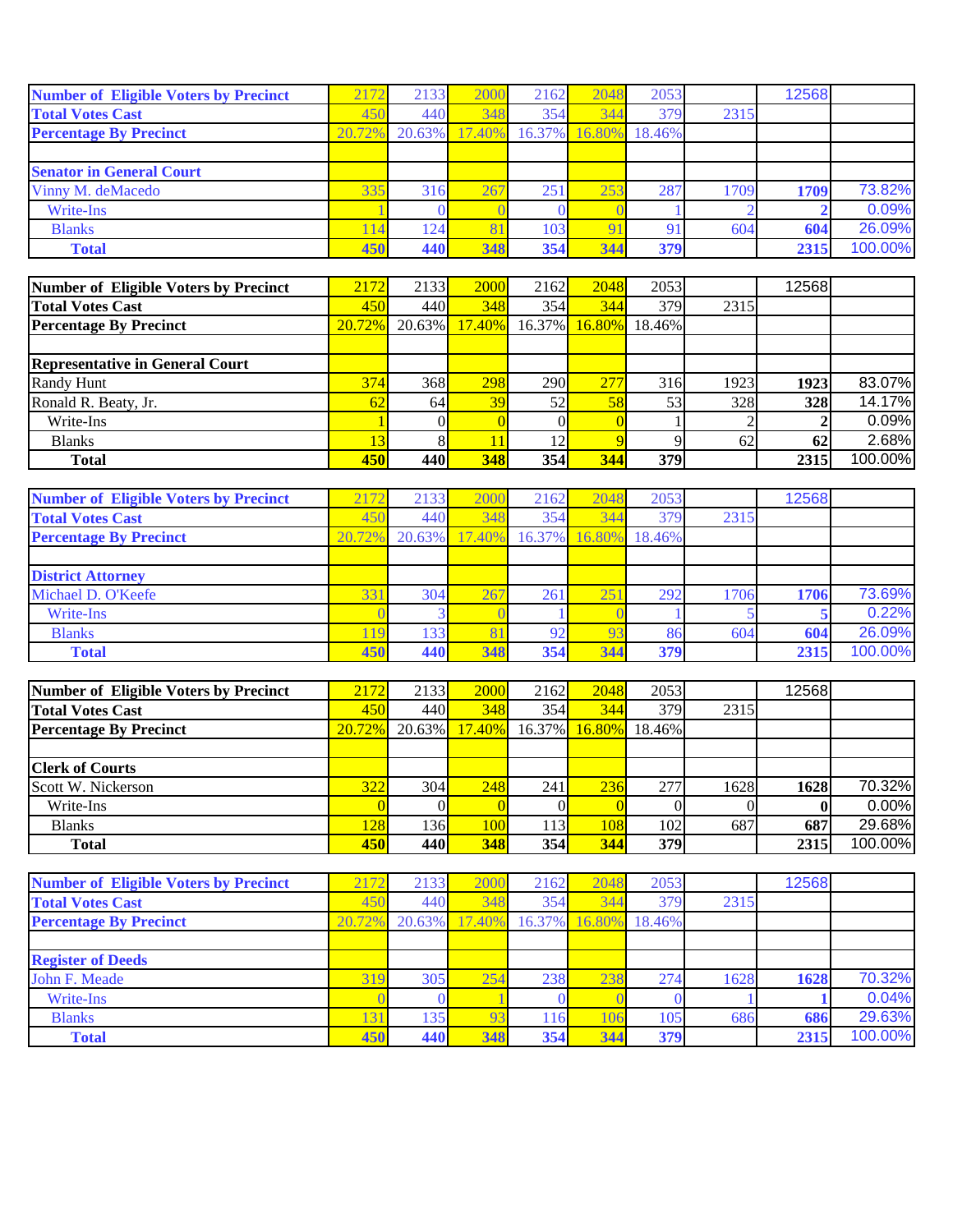| Number of Eligible Voters by Precinct | 2172   | 2133 <sup> </sup> | 2000      | 2162 | 2048 | 2053                 |      | 12568 |         |
|---------------------------------------|--------|-------------------|-----------|------|------|----------------------|------|-------|---------|
| <b>Total Votes Cast</b>               | 450    | 440I              | 348       | 354  | 344  | 379                  | 2315 |       |         |
| <b>Percentage By Precinct</b>         | 20.72% | $20.63\%$         | $17.40\%$ |      |      | 16.37% 16.80% 18.46% |      |       |         |
|                                       |        |                   |           |      |      |                      |      |       |         |
| <b>County Commissioner</b>            |        |                   |           |      |      |                      |      |       |         |
| Leo G. Cakounes                       | 320    | 298               | 248       | 239  | 236  | 284                  | 1625 | 1625  | 70.19%  |
| Write-Ins                             |        |                   |           |      |      |                      |      |       | 0.04%   |
| <b>Blanks</b>                         | 30     | 141               | 1001      | 115  | 108  | 95                   | 689  | 689   | 29.76%  |
| <b>Total</b>                          | 450    | 440               | 348       | 354  | 344  | 379                  |      | 2315  | 100.00% |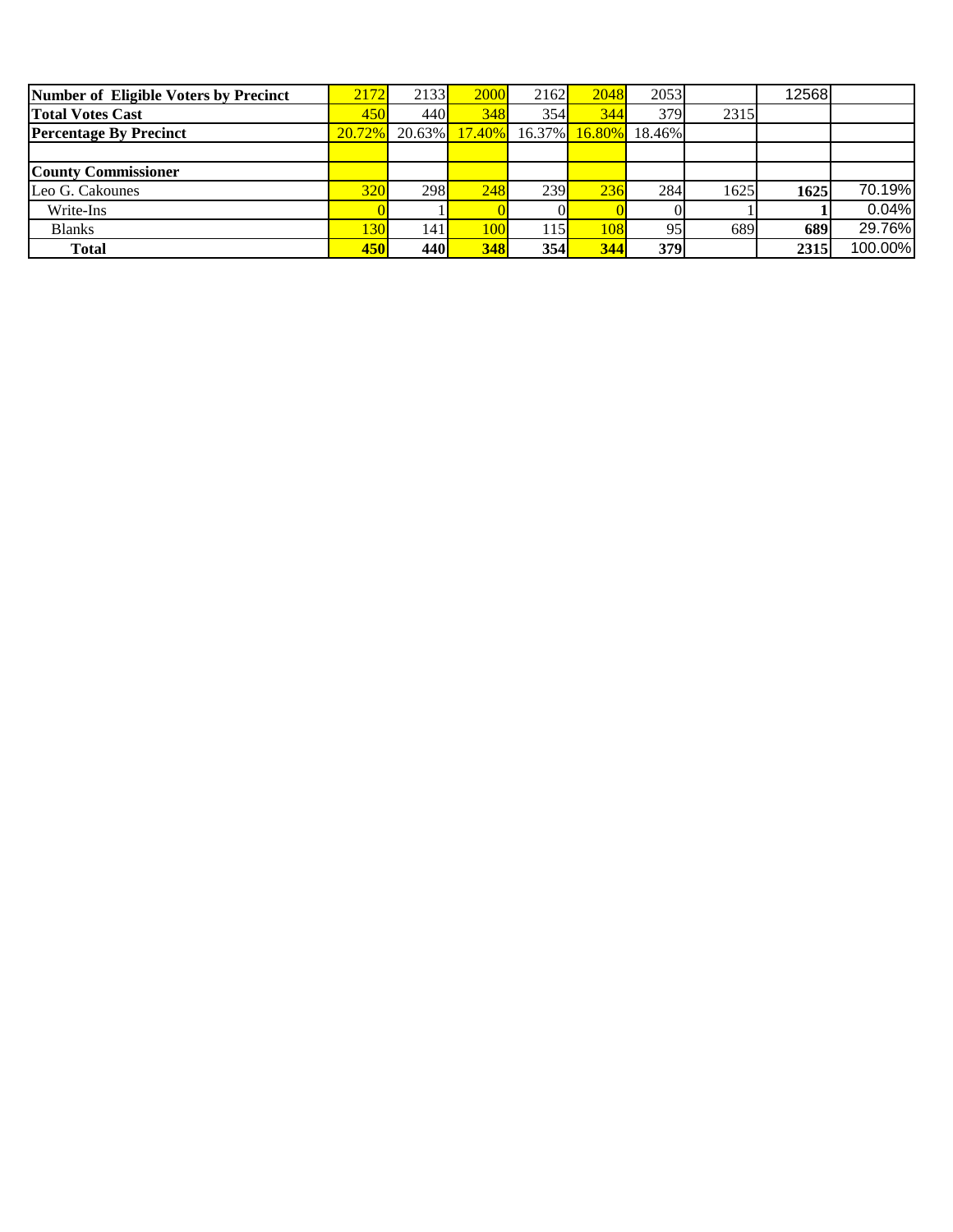| <b>Total Eligible Voters</b>           | 9,788            | 100.00% | <b>Town of Sandwich</b>                |           |         |  |  |
|----------------------------------------|------------------|---------|----------------------------------------|-----------|---------|--|--|
| <b>Ballots Cast (6 of 6 Precincts)</b> | 3                | 100.00% | <b>Summary Report - Libertarian</b>    |           |         |  |  |
| <b>Total Voter Turnout</b>             |                  | 0.03%   | State Primary - September 4, 2018      |           |         |  |  |
|                                        | <b>Votes</b>     | Percent |                                        |           |         |  |  |
| <b>Senator in Congress</b>             |                  |         | <b>Representative in General Court</b> |           |         |  |  |
| Write-Ins                              | 1                | 33.33%  | Write-Ins                              | 0         | 0.00%   |  |  |
| <b>Blanks</b>                          | $\sqrt{2}$       | 66.67%  | <b>Blanks</b>                          | 3         | 100.00% |  |  |
| Total                                  | 3                | 100.00% | <b>Total</b>                           | 3         | 100.00% |  |  |
| Governor                               |                  |         | <b>District Attorney</b>               |           |         |  |  |
| Write-Ins                              | 1                | 33.33%  | Write-Ins                              | $\pmb{0}$ | 0.00%   |  |  |
| <b>Blanks</b>                          | $\boldsymbol{2}$ | 66.67%  | <b>Blanks</b>                          | 3         | 100.00% |  |  |
| <b>Total</b>                           | 3                | 100.00% | <b>Total</b>                           | 3         | 100.00% |  |  |
| Lt. Governor                           |                  |         | <b>Clerk of Courts</b>                 |           |         |  |  |
| Write-Ins                              | 1                | 33.33%  | Write-Ins                              | $\pmb{0}$ | 0.00%   |  |  |
| <b>Blanks</b>                          | $\sqrt{2}$       | 66.67%  | <b>Blanks</b>                          | 3         | 100.00% |  |  |
| <b>Total</b>                           | 3                | 100.00% | <b>Total</b>                           | 3         | 100.00% |  |  |
| <b>Attorney General</b>                |                  |         | <b>Register of Deeds</b>               |           |         |  |  |
| Write-Ins                              | 1                | 33.33%  | Write-Ins                              | $\pmb{0}$ | 0.00%   |  |  |
| <b>Blanks</b>                          | $\overline{c}$   | 66.67%  | <b>Blanks</b>                          | 3         | 100.00% |  |  |
| <b>Total</b>                           | 3                | 100.00% | <b>Total</b>                           | 3         | 100.00% |  |  |
| <b>Secretary of State</b>              |                  |         | <b>County Commissioner</b>             |           |         |  |  |
| Write-Ins                              | 1                | 33.33%  | Write-Ins                              | 0         | 0.00%   |  |  |
| <b>Blanks</b>                          | $\overline{c}$   | 66.67%  | <b>Blanks</b>                          | 3         | 100.00% |  |  |
| <b>Total</b>                           | 3                | 100.00% | <b>Total</b>                           | 3         | 100.00% |  |  |
| <b>Treasurer</b>                       |                  |         |                                        |           |         |  |  |
| Write-Ins                              | 1                | 33.33%  |                                        |           |         |  |  |
| <b>Blanks</b>                          | $\overline{2}$   | 66.67%  |                                        |           |         |  |  |
| <b>Total</b>                           | 3                | 100.00% |                                        |           |         |  |  |
| <b>Auditor</b>                         |                  |         |                                        |           |         |  |  |
| Daniel Fishman                         | $\overline{2}$   | 66.67%  |                                        |           |         |  |  |
| Write-Ins                              | 1                | 33.33%  |                                        |           |         |  |  |
| <b>Blanks</b>                          | 0                | 0.00%   |                                        |           |         |  |  |
| <b>Total</b>                           | 3                | 100.00% |                                        |           |         |  |  |
| <b>Representative in Congress</b>      |                  |         |                                        |           |         |  |  |
| Write-Ins                              | 0                | 0.00%   |                                        |           |         |  |  |
| <b>Blanks</b>                          | $\sqrt{3}$       | 100.00% |                                        |           |         |  |  |
| <b>Total</b>                           | 3                | 100.00% |                                        |           |         |  |  |
| <b>Councillor</b>                      |                  |         |                                        |           |         |  |  |
| Write-Ins                              | 0                | 0.00%   |                                        |           |         |  |  |
| <b>Blanks</b>                          | $\sqrt{3}$       | 100.00% |                                        |           |         |  |  |
| <b>Total</b>                           | 3                | 100.00% |                                        |           |         |  |  |
| <b>Senator in General Court</b>        |                  |         |                                        |           |         |  |  |
| Write-Ins                              | 0                | 0.00%   |                                        |           |         |  |  |
| <b>Blanks</b>                          | 3                | 100.00% |                                        |           |         |  |  |
| <b>Total</b>                           | 3                | 100.00% |                                        |           |         |  |  |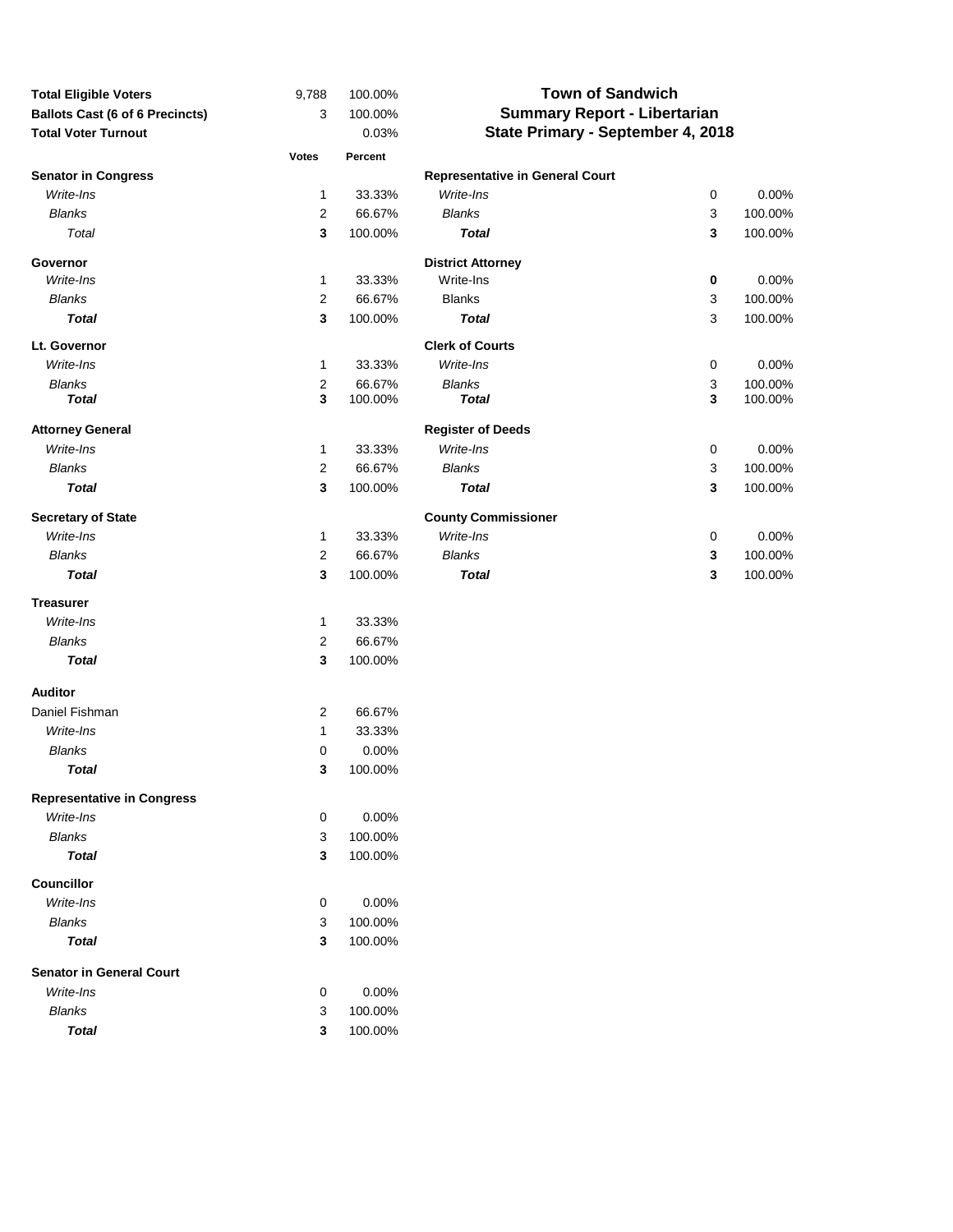## **TOWN OF SANDWICH STATE PRIMARY, SEPTEMBER 4, 2018 Libertarian**

9,788 **Total Ballots Cast:** 3 **# of Eligible Voters** 

0.03% **% of Total Voters**

| <b>PRECINCT</b>                              | $\mathbf{1}$   | $\overline{2}$   | $\overline{\mathbf{3}}$ | 4              | 5                                         | 6                   | <b>Total</b><br><b>Votes</b> | <b>Grand</b>                     | $\%$<br>of Vote   |
|----------------------------------------------|----------------|------------------|-------------------------|----------------|-------------------------------------------|---------------------|------------------------------|----------------------------------|-------------------|
| <b>OFFICES/CANDIDATES</b>                    |                |                  |                         |                |                                           |                     | Cast                         | <b>Total</b>                     |                   |
| <b>Number of Eligible Voters by Precinct</b> | 1760           | 1636             | 1478                    | 1701           | 1624                                      | 1589                |                              | 9788                             |                   |
| <b>Total Ballots Cast</b>                    |                |                  |                         |                |                                           |                     | $\bf{0}$                     |                                  |                   |
| <b>Percentage By Precinct</b>                | 0.00%          | 0.00%            | 0.00%                   | 0.00%          | 0.00%                                     | 0.00%               |                              |                                  |                   |
|                                              |                |                  |                         |                |                                           |                     |                              |                                  |                   |
| <b>Senator in Congress</b>                   |                |                  |                         |                |                                           |                     |                              |                                  |                   |
| Write-Ins                                    | $\overline{0}$ | $\overline{0}$   | $\overline{0}$          | $\overline{0}$ | $\overline{0}$                            |                     | 1                            | 1                                | 33.33%            |
| <b>Blanks</b>                                | $\blacksquare$ | $\overline{0}$   | $\Omega$                | $\Omega$       | $\overline{0}$<br>$\overline{\mathbf{0}}$ | 1<br>$\overline{2}$ | $\overline{2}$               | $\overline{2}$<br>3 <sup>1</sup> | 66.67%<br>100.00% |
| <b>Total</b>                                 |                | $\bf{0}$         | $\bf{0}$                | $\bf{0}$       |                                           |                     |                              |                                  |                   |
| <b>Number of Eligible Voters by Precinct</b> | 2418           | 2208             | 1987                    | 2192           | 2092                                      | 1990                |                              | 12887                            |                   |
| <b>Total Ballots Cast</b>                    |                |                  |                         |                |                                           |                     | $\mathbf{0}$                 |                                  |                   |
| <b>Percentage By Precinct</b>                | 0.00%          | 0.00%            | 0.00%                   | 0.00%          | 0.00%                                     | 0.00%               |                              |                                  |                   |
|                                              |                |                  |                         |                |                                           |                     |                              |                                  |                   |
| <b>Governor</b>                              |                |                  |                         |                |                                           |                     |                              |                                  |                   |
| Write-Ins                                    | $\overline{0}$ | $\overline{0}$   | $\overline{0}$          | $\overline{0}$ | $\overline{0}$                            |                     |                              | 1                                | 33.33%            |
| <b>Blanks</b>                                |                | $\overline{0}$   | $\overline{0}$          | $\theta$       | $\overline{0}$                            |                     | $\overline{2}$               | $\overline{2}$                   | 66.67%            |
| <b>Total</b>                                 |                | $\mathbf{0}$     | $\overline{\mathbf{0}}$ | $\mathbf{0}$   | $\overline{\mathbf{0}}$                   | $\overline{2}$      |                              | $\overline{3}$                   | 100.00%           |
| <b>Number of Eligible Voters by Precinct</b> | 2172           | 2133             | 2000                    | 2162           | 2048                                      | 2053                |                              | 12568                            |                   |
| <b>Total Ballots Cast</b>                    |                |                  |                         |                |                                           |                     | $\boldsymbol{0}$             |                                  |                   |
| <b>Percentage By Precinct</b>                | 0.00%          | 0.00%            | 0.00%                   | 0.00%          | 0.00%                                     | 0.00%               |                              |                                  |                   |
|                                              |                |                  |                         |                |                                           |                     |                              |                                  |                   |
| Lt. Governor                                 |                |                  |                         |                |                                           |                     |                              |                                  |                   |
| Write-Ins                                    | $\overline{0}$ | $\boldsymbol{0}$ | $\overline{0}$          | $\overline{0}$ | $\overline{0}$                            |                     | 1                            | $\mathbf{1}$                     | 33.33%            |
| <b>Blanks</b>                                | $\mathbf{1}$   | $\overline{0}$   | $\overline{0}$          | $\overline{0}$ | $\overline{0}$                            | 1                   | $\overline{2}$               | $\overline{2}$                   | 66.67%            |
| <b>Total</b>                                 | $\blacksquare$ | $\mathbf{0}$     | $\overline{0}$          | $\mathbf{0}$   | $\overline{\mathbf{0}}$                   | $\overline{2}$      |                              | $\overline{3}$                   | 100.00%           |
| <b>Number of Eligible Voters by Precinct</b> | 2172           | 2133             | 2000                    | 2162           | 2048                                      | 2053                |                              | 12568                            |                   |
| <b>Total Votes Cast</b>                      |                |                  |                         |                |                                           |                     | $\theta$                     |                                  |                   |
| <b>Percentage By Precinct</b>                | 0.00%          | 0.00%            | 0.00%                   | 0.00%          | 0.00%                                     | 0.00%               |                              |                                  |                   |
|                                              |                |                  |                         |                |                                           |                     |                              |                                  |                   |
| <b>Attorney General</b>                      |                |                  |                         |                |                                           |                     |                              |                                  |                   |
| Write-Ins                                    | $\Omega$       | $\overline{0}$   | $\Omega$                | $\Omega$       | $\Omega$                                  |                     |                              | 1                                | 33.33%            |
| <b>Blanks</b>                                |                | $\overline{0}$   | $\Omega$                | $\Omega$       | $\overline{0}$                            |                     | $\overline{2}$               | $\overline{2}$                   | 66.67%            |
| <b>Total</b>                                 |                | $\mathbf{0}$     | $\overline{\mathbf{0}}$ | $\mathbf{0}$   | $\overline{\mathbf{0}}$                   | $\overline{2}$      |                              | $\overline{\mathbf{3}}$          | 100.00%           |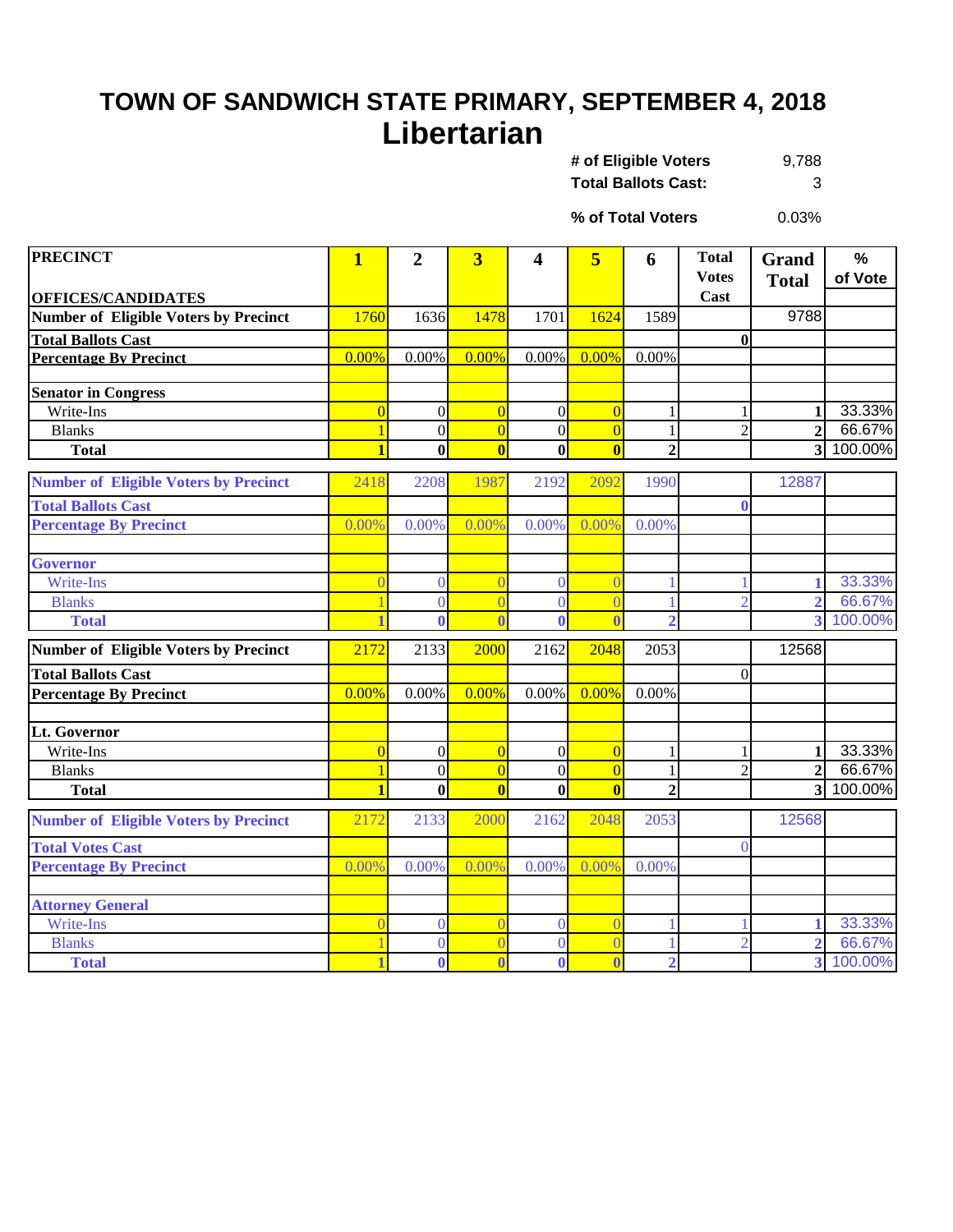| Number of Eligible Voters by Precinct          | 2172                           | 2133                         | 2000                           | 2162                       | 2048                                      | 2053                             |                  | 12568                        |                    |
|------------------------------------------------|--------------------------------|------------------------------|--------------------------------|----------------------------|-------------------------------------------|----------------------------------|------------------|------------------------------|--------------------|
| <b>Total Votes Cast</b>                        |                                |                              |                                |                            |                                           |                                  | $\theta$         |                              |                    |
| <b>Percentage By Precinct</b>                  | 0.00%                          | 0.00%                        | 0.00%                          | 0.00%                      | 0.00%                                     | 0.00%                            |                  |                              |                    |
|                                                |                                |                              |                                |                            |                                           |                                  |                  |                              |                    |
| <b>Secretary of State</b>                      |                                |                              |                                |                            |                                           |                                  |                  |                              |                    |
| Write-Ins                                      | $\overline{0}$                 | $\boldsymbol{0}$             | $\overline{0}$                 | $\overline{0}$             | $\overline{0}$                            |                                  | 1                |                              | 33.33%             |
| <b>Blanks</b>                                  | 1                              | $\boldsymbol{0}$             | $\overline{0}$                 | $\overline{0}$             | $\overline{0}$                            | 1                                | $\overline{2}$   | $\overline{2}$               | 66.67%             |
| <b>Total</b>                                   | $\blacksquare$                 | $\bf{0}$                     | $\overline{\mathbf{0}}$        | $\bf{0}$                   | $\overline{\mathbf{0}}$                   | $\overline{2}$                   |                  | 3                            | 100.00%            |
| <b>Number of Eligible Voters by Precinct</b>   | 2172                           | 2133                         | 2000                           | 2162                       | 2048                                      | 2053                             |                  | 12568                        |                    |
| <b>Total Votes Cast</b>                        |                                |                              |                                |                            |                                           |                                  | $\theta$         |                              |                    |
| <b>Percentage By Precinct</b>                  | 0.00%                          | 0.00%                        | 0.00%                          | 0.00%                      | 0.00%                                     | 0.00%                            |                  |                              |                    |
|                                                |                                |                              |                                |                            |                                           |                                  |                  |                              |                    |
| <b>Treasurer</b>                               |                                |                              |                                |                            |                                           |                                  |                  |                              |                    |
| Write-Ins                                      | $\Omega$                       | $\overline{0}$               |                                | $\Omega$                   | $\overline{0}$                            |                                  |                  |                              | 33.33%             |
| <b>Blanks</b>                                  |                                | $\mathbf{0}$<br>$\bf{0}$     | $\sqrt{ }$<br>$\overline{1}$   | $\mathbf{0}$               | $\overline{0}$<br>$\overline{0}$          | $\overline{\mathcal{L}}$         | $\overline{2}$   | $\overline{\mathbf{2}}$<br>3 | 66.67%<br>100.00%  |
| <b>Total</b>                                   |                                |                              |                                |                            |                                           |                                  |                  |                              |                    |
| Number of Eligible Voters by Precinct          | 2172                           | 2133                         | 2000                           | 2162                       | 2048                                      | 2053                             |                  | 12568                        |                    |
| <b>Total Votes Cast</b>                        |                                |                              |                                |                            |                                           |                                  | $\overline{0}$   |                              |                    |
| <b>Percentage By Precinct</b>                  | 0.00%                          | 0.00%                        | 0.00%                          | 0.00%                      | 0.00%                                     | 0.00%                            |                  |                              |                    |
|                                                |                                |                              |                                |                            |                                           |                                  |                  |                              |                    |
| <b>Auditor</b>                                 |                                |                              |                                |                            |                                           |                                  |                  |                              |                    |
| Daniel Fishman                                 |                                | $\boldsymbol{0}$             | $\overline{0}$                 | $\boldsymbol{0}$           | $\overline{0}$                            |                                  | $\overline{c}$   | $\overline{2}$               | 66.67%             |
| Write-Ins                                      | $\overline{0}$                 | $\boldsymbol{0}$             | $\overline{0}$                 | $\overline{0}$             | $\overline{0}$                            | 1                                | 1                | 1                            | 33.33%             |
| <b>Blanks</b>                                  | $\overline{0}$                 | $\boldsymbol{0}$             | $\overline{0}$                 | $\overline{0}$             | $\overline{0}$                            | $\boldsymbol{0}$                 | $\boldsymbol{0}$ | $\bf{0}$                     | 0.00%              |
| <b>Total</b>                                   | 1                              | $\bf{0}$                     | $\mathbf{0}$                   | $\mathbf{0}$               | $\bf{0}$                                  | $\overline{2}$                   |                  | 3 <sup>l</sup>               | 100.00%            |
|                                                |                                |                              |                                |                            |                                           |                                  |                  |                              |                    |
|                                                |                                |                              |                                |                            |                                           |                                  |                  |                              |                    |
| <b>Number of Eligible Voters by Precinct</b>   | 2172                           | 2133                         | 2000                           | 2162                       | 2048                                      | 2053                             |                  | 12568                        |                    |
| <b>Total Votes Cast</b>                        | 0.00%                          |                              |                                |                            |                                           |                                  | $\Omega$         |                              |                    |
| <b>Percentage By Precinct</b>                  |                                | 0.00%                        | 0.00%                          | 0.00%                      | 0.00%                                     | 0.00%                            |                  |                              |                    |
|                                                |                                |                              |                                |                            |                                           |                                  |                  |                              |                    |
| <b>Representative in Congress</b><br>Write-Ins | $\Omega$                       | $\mathbf{0}$                 |                                | $\Omega$                   | $\overline{0}$                            | $\Omega$                         | $\theta$         | 0                            | 0.00%              |
| <b>Blanks</b>                                  |                                | $\mathbf{0}$                 |                                | $\overline{0}$             | $\overline{0}$                            | $\overline{2}$                   | 3                | 3                            | 100.00%            |
| <b>Total</b>                                   |                                | $\bf{0}$                     | $\overline{\mathbf{0}}$        | $\bf{0}$                   | $\overline{\mathbf{0}}$                   | $\overline{2}$                   |                  | $\overline{\mathbf{3}}$      | 100.00%            |
|                                                |                                |                              |                                |                            |                                           |                                  |                  |                              |                    |
| Number of Eligible Voters by Precinct          | 2172                           | 2133                         | 2000                           | 2162                       | 2048                                      | 2053                             |                  | 12568                        |                    |
| <b>Total Votes Cast</b>                        |                                |                              |                                |                            |                                           |                                  | $\boldsymbol{0}$ |                              |                    |
| <b>Percentage By Precinct</b>                  | 0.00%                          | 0.00%                        | 0.00%                          | $0.00\%$                   | 0.00%                                     | 0.00%                            |                  |                              |                    |
|                                                |                                |                              |                                |                            |                                           |                                  |                  |                              |                    |
| <b>Councillor</b>                              |                                |                              |                                |                            |                                           |                                  |                  |                              |                    |
| Write-Ins                                      | $\overline{0}$<br>$\mathbf{1}$ | $\mathbf{0}$                 | $\overline{0}$                 | $\overline{0}$             | $\overline{0}$                            | $\boldsymbol{0}$                 | $\boldsymbol{0}$ | $\bf{0}$<br>3                | 0.00%<br>100.00%   |
| <b>Blanks</b><br><b>Total</b>                  | $\mathbf{1}$                   | $\boldsymbol{0}$<br>$\bf{0}$ | $\overline{0}$<br>$\mathbf{0}$ | $\overline{0}$<br>$\bf{0}$ | $\overline{0}$<br>$\overline{\mathbf{0}}$ | $\overline{2}$<br>$\overline{2}$ | 3                | 3                            | 100.00%            |
|                                                |                                |                              |                                |                            |                                           |                                  |                  |                              |                    |
| <b>Number of Eligible Voters by Precinct</b>   | 2172                           | 2133                         | 2000                           | 2162                       | 2048                                      | 2053                             |                  | 12568                        |                    |
| <b>Total Votes Cast</b>                        |                                |                              |                                |                            |                                           |                                  | $\theta$         |                              |                    |
| <b>Percentage By Precinct</b>                  | 0.00%                          | 0.00%                        | 0.00%                          | 0.00%                      | 0.00%                                     | 0.00%                            |                  |                              |                    |
|                                                |                                |                              |                                |                            |                                           |                                  |                  |                              |                    |
| <b>Senator in General Court</b>                |                                |                              |                                |                            |                                           |                                  |                  |                              |                    |
| Write-Ins                                      | $\overline{0}$                 | $\overline{0}$               | $\sqrt{ }$                     | $\bf{0}$                   | $\overline{0}$                            | $\bf{0}$                         | $\overline{0}$   | $\mathbf 0$                  | 0.00%              |
| <b>Blanks</b><br><b>Total</b>                  |                                | $\bf{0}$<br>$\bf{0}$         | $\epsilon$<br>$\overline{0}$   | $\bf{0}$<br>0              | $\overline{0}$<br>$\overline{\mathbf{0}}$ | $\overline{2}$<br>$\overline{2}$ | 3                | 3<br>$\overline{\mathbf{3}}$ | 100.00%<br>100.00% |